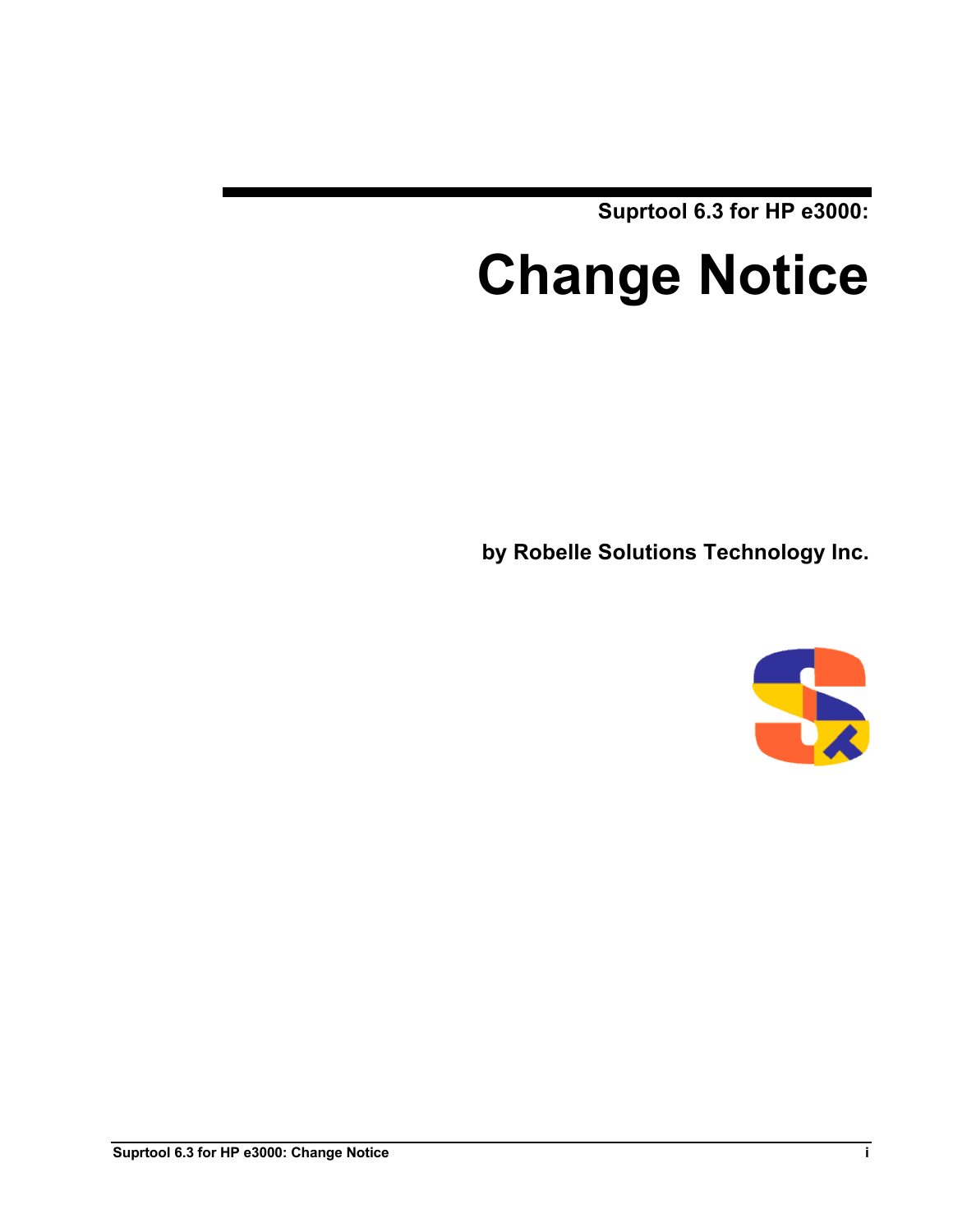Program and manual copyright © 1981-2020 Robelle Solutions Technology Inc.

Permission is granted to reprint this document (but not for profit), provided that copyright notice is given.

Qedit and Suprtool are trademarks of Robelle Solutions Technology Inc. Oracle is a trademark of Oracle Corporation, Redwood City, California, USA. Other product and company names mentioned herein may be the trademarks of their respective owners.



Robelle Solutions Technology Inc. Suite 372, 7360 137 Street Surrey, BC Canada V3W 1A3

Phone: 604.501.2001 Support: 289.480.1060

E-mail: sales@robelle.com E-mail: support@robelle.com Web: www.robelle.com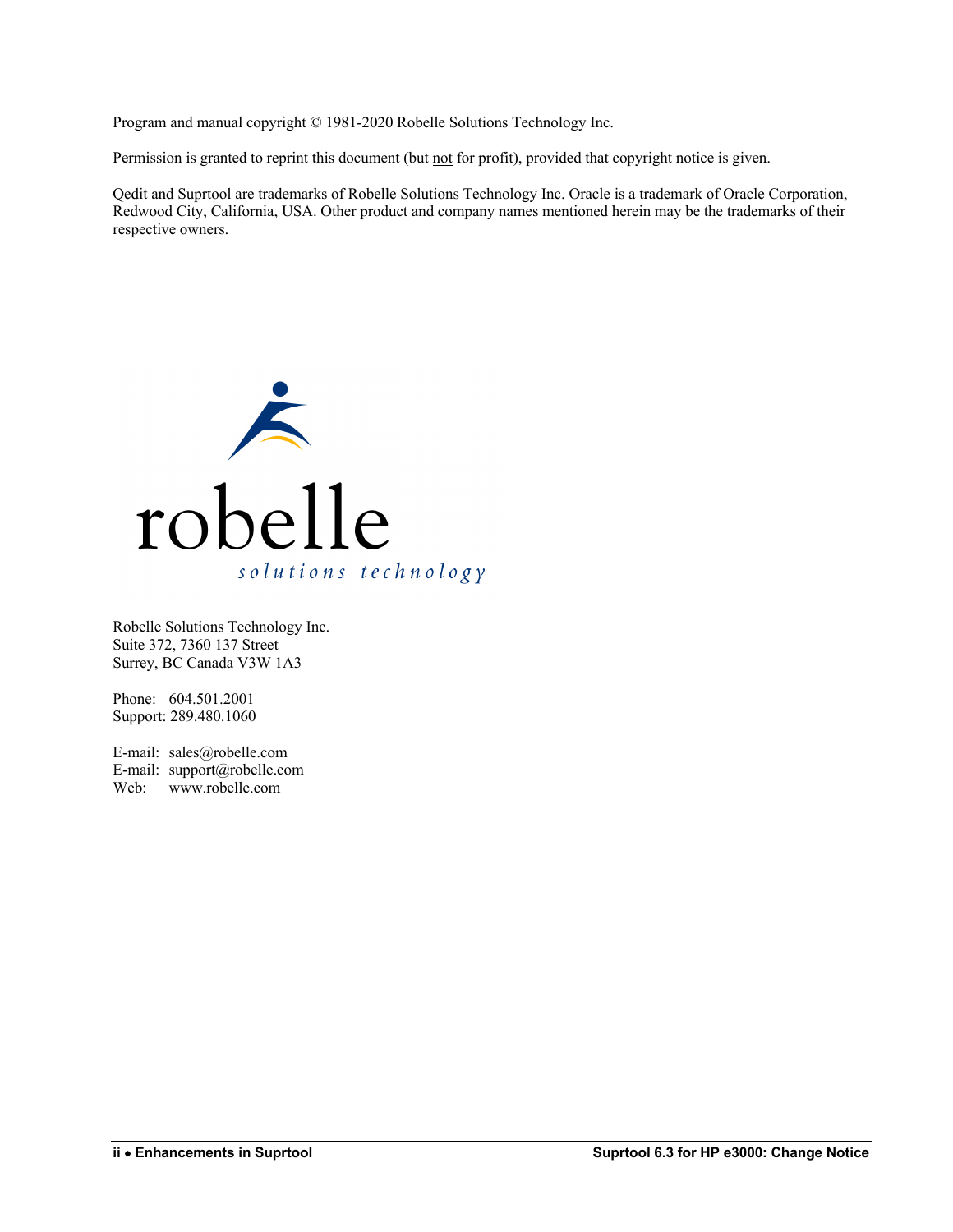## **Contents**

#### **Table of Contents**

| <b>Introducing Suprtool Version 6.3</b> | 5  |
|-----------------------------------------|----|
|                                         |    |
|                                         |    |
|                                         |    |
|                                         |    |
|                                         |    |
|                                         |    |
|                                         |    |
|                                         |    |
|                                         |    |
|                                         |    |
| <b>Installation</b>                     | 9  |
|                                         |    |
|                                         |    |
|                                         |    |
| <b>Enhancements in Version 6.3</b>      | 10 |
|                                         |    |
|                                         |    |
| <b>Enhancements in Version 6.2</b>      | 11 |
|                                         |    |
|                                         |    |
|                                         |    |
|                                         |    |
|                                         |    |
|                                         |    |
|                                         |    |
|                                         |    |
| <b>Enhancements in Version 6.1.10</b>   | 13 |
|                                         |    |
|                                         |    |
|                                         |    |
|                                         |    |
|                                         |    |
|                                         |    |
|                                         |    |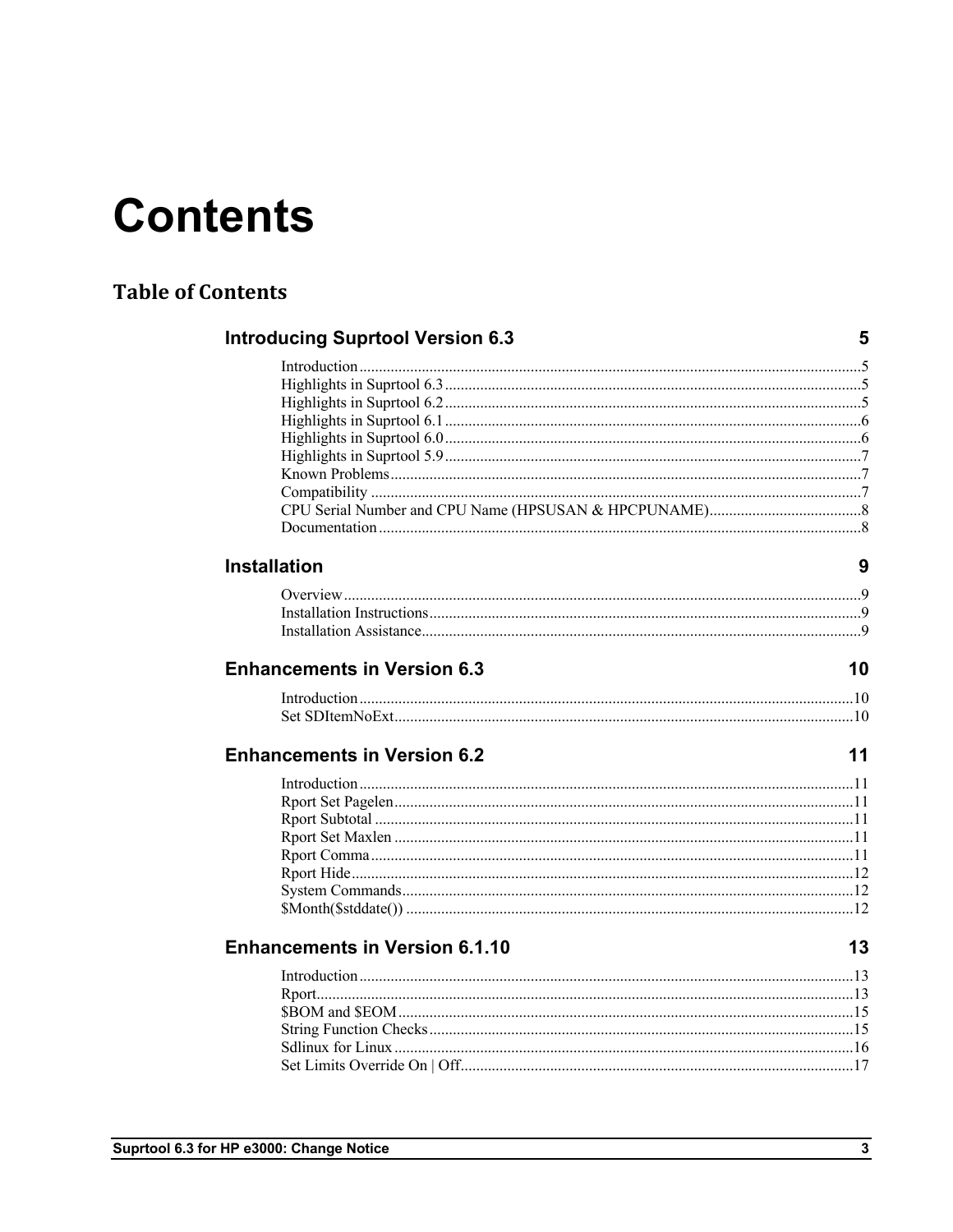#### **Enhancements in Version 6.1**

#### **Enhancements in Version 6.0**

#### **Bugs Fixed**

#### 18

20

26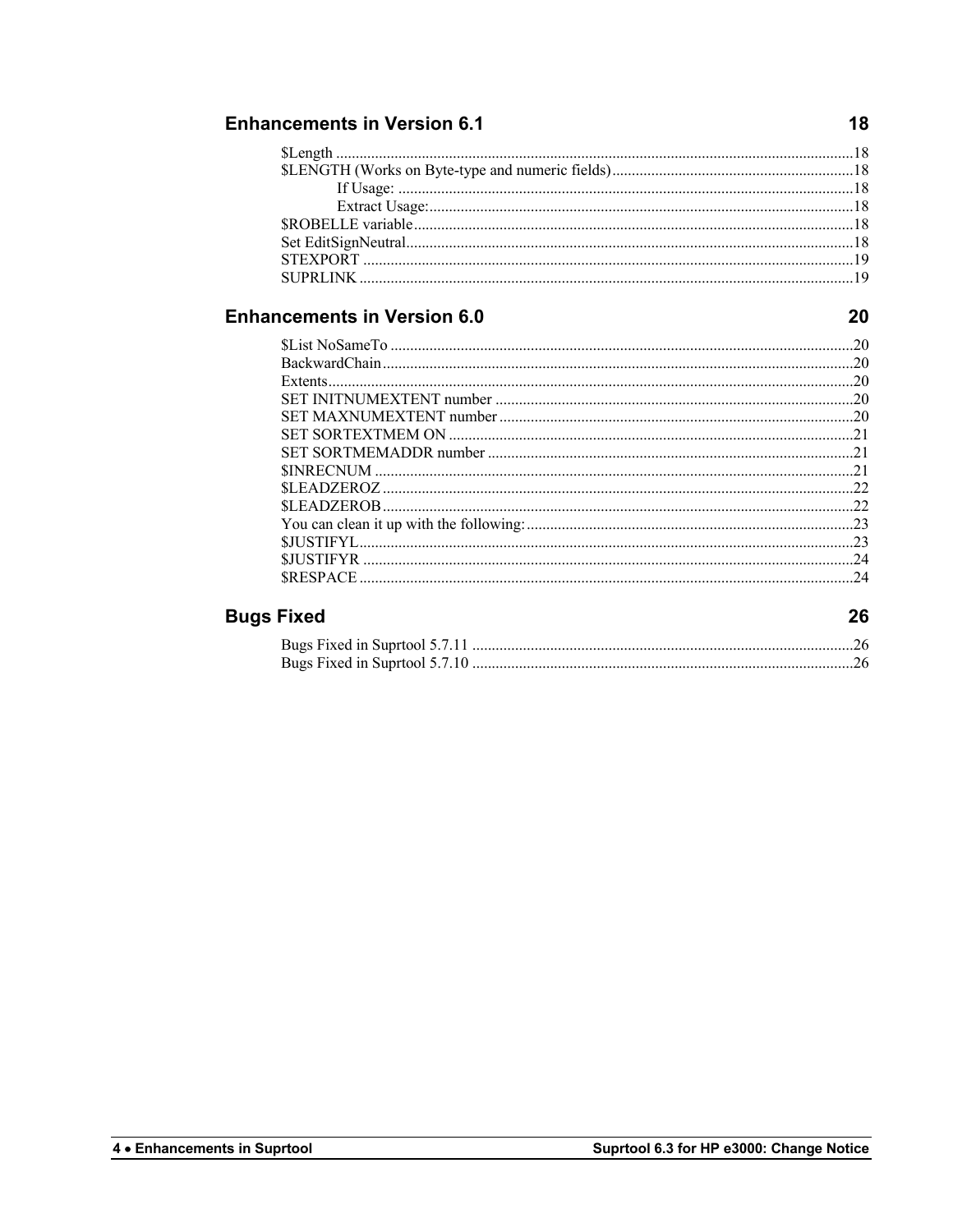# **Introducing Suprtool Version 6.3**

## **Introduction**

Suprtool provides fast access to your data on the HP e3000. With Suprtool, you can perform many necessary DP functions easily, with just a few simple commands. At Robelle we are constantly working on your enhancement requests so that we can include them every year when we release an updated version of Suprtool.

## **Highlights in Suprtool 6.3**

- STExport Heading fieldnames limit has been increased to14336 bytes.
- The Suprtool suite of products has had more 2027 mitigation work done to prepare for the end of 20271231.
- Suprtool would incorrectly do a conversion on input of a file with Big Endian data if there was an extract of a constant into an integer field (Linux Only)
- Non-MPE versions of Suprtool didn't update the Item information, decimals and date like the MPE version. When an extract command wasn't entered but an Item command referenced a specific field. You can turn this on with set sditemnoext on, but the default is off to have it be compatible with all versions of Suprtool/Open and HP-UX. You can put it in your suprmgr file, to enable it globally.
- Suprtool would incorrectly think it could sort a file in memory, as opposed to using sort scratch files in an extremely rare case. (Linux)
- Suprtool / Open didn't handle double logical numbers over 2 billion when converting to ascii in the list command. (Linux Only Fixed in Build 2)

### **Highlights in Suprtool 6.2**

- Set Pagelen Command has been added to Rport.
- The subtotal feature of Rport will now break on multiple sort levels in the Self-Describing file.
- Rport has a new command called Hide which is intended to not report on a field in an SD file.
- Rport has a new command called Comma, which will place appropriate commas in an ascii field that was converted from a numeric field.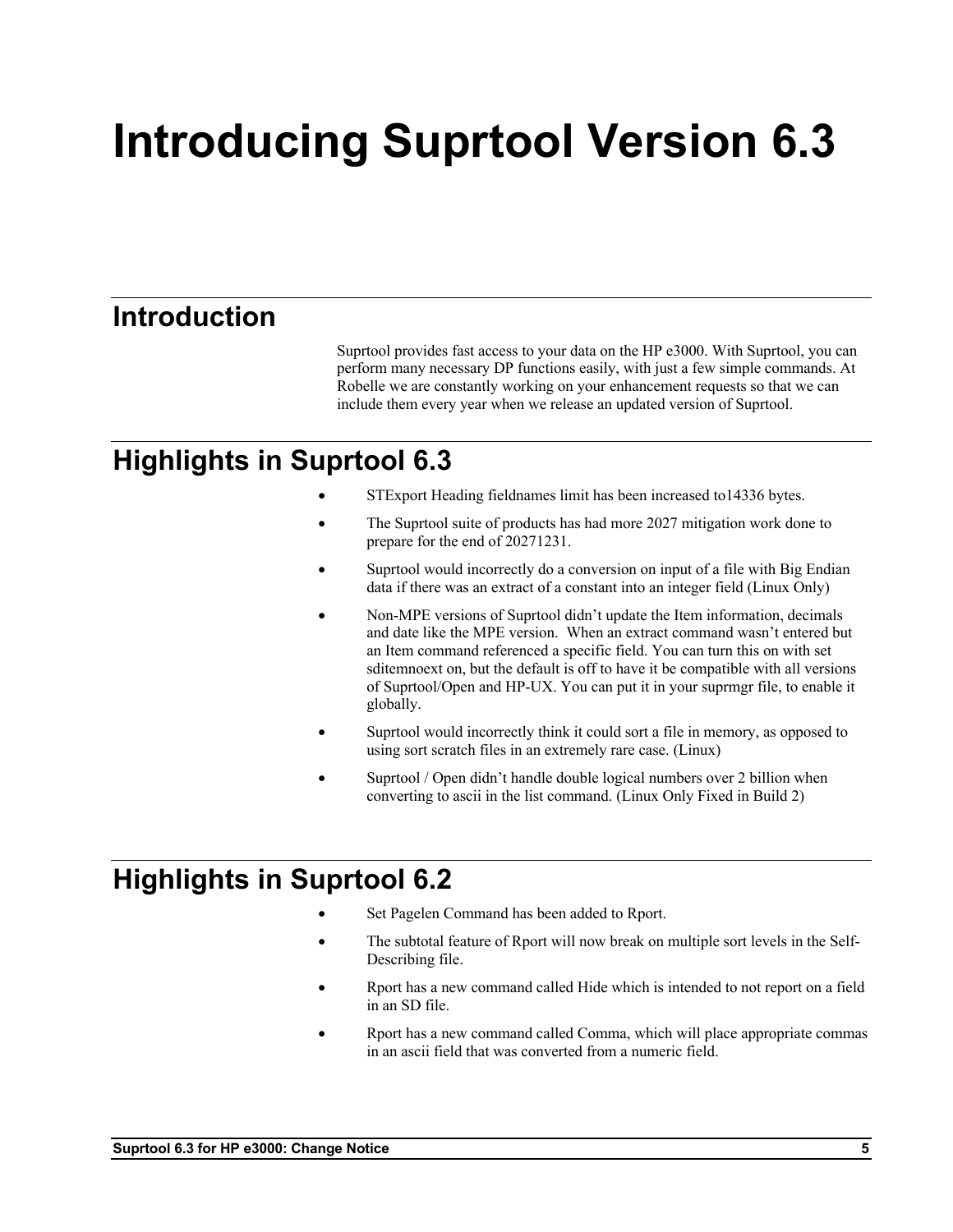- There is a new setting in RPORT that is called set maxlen on, which calculates the maximum size that a field can be, including commas and dollar signs.
- Suprtool/Open now defaults to /bin/bash when a users shell is not found in the user information.
- The \$eom/\$bom function wouldn't work properly when \$stddate was nested in a \$month function and the to month had 31 days.
- Sdlinux version is available for Linux to convert the .sd file for use on Linux is now available on Linux. You can now directly copy a data file and sdfile from HP-UX and convert it for use on Linux.
- Two new sub-functions of \$BOM and \$EOM are now available in the \$stddate and \$month functions. The \$BOM function returns the starting day of the month and the \$EOM returns the last date of the month for a given month.
- String functions in Suprtool now have better length and bounds checking of the 4095-byte string limit.
- Rport a new simple report writer has been added to the Suprtool suite of products.
- Set Limits Override has been added to the Suprtool for MPE version. (6.1.01)

## **Highlights in Suprtool 6.1**

- Suprtool has a new function called \$length that will return a double integer value of the length of a byte and/or numeric field.
- Suprtool has a new option called Set EditSignNeutral which tells the \$edit function to treat Neutral zoned and packed fields to be positive and treated as such by the \$edit function.
- Suprlink now supports 8192 bytes on both the input file and the link file.
- Suprlink now supports 16384 bytes on the output file in Suprlink
- Stexport now supports 8192 bytes on both the input file and output files.

## **Highlights in Suprtool 6.0**

- The List command now has a NOSAMETO option to turn off the SAMETO feature.
- Set Backwardchain On, will cause the Chain command to do a backward chained read.
- Suprtool has some new Set Commands such as, InitNumExtent, MaxNumExtent, SortExtMem and SortMemAddr, which can be used to reduce the number of Extents used in some files and internal sort files.
- STExport has a new set command called Set Excel Leadzero On which tells the Excel command to add leading zeroes to the fields specified in the Excel Preserve command.
- Suprtool has a new function available to the if/extract commands called \$inrecnum, which expects a double integer result.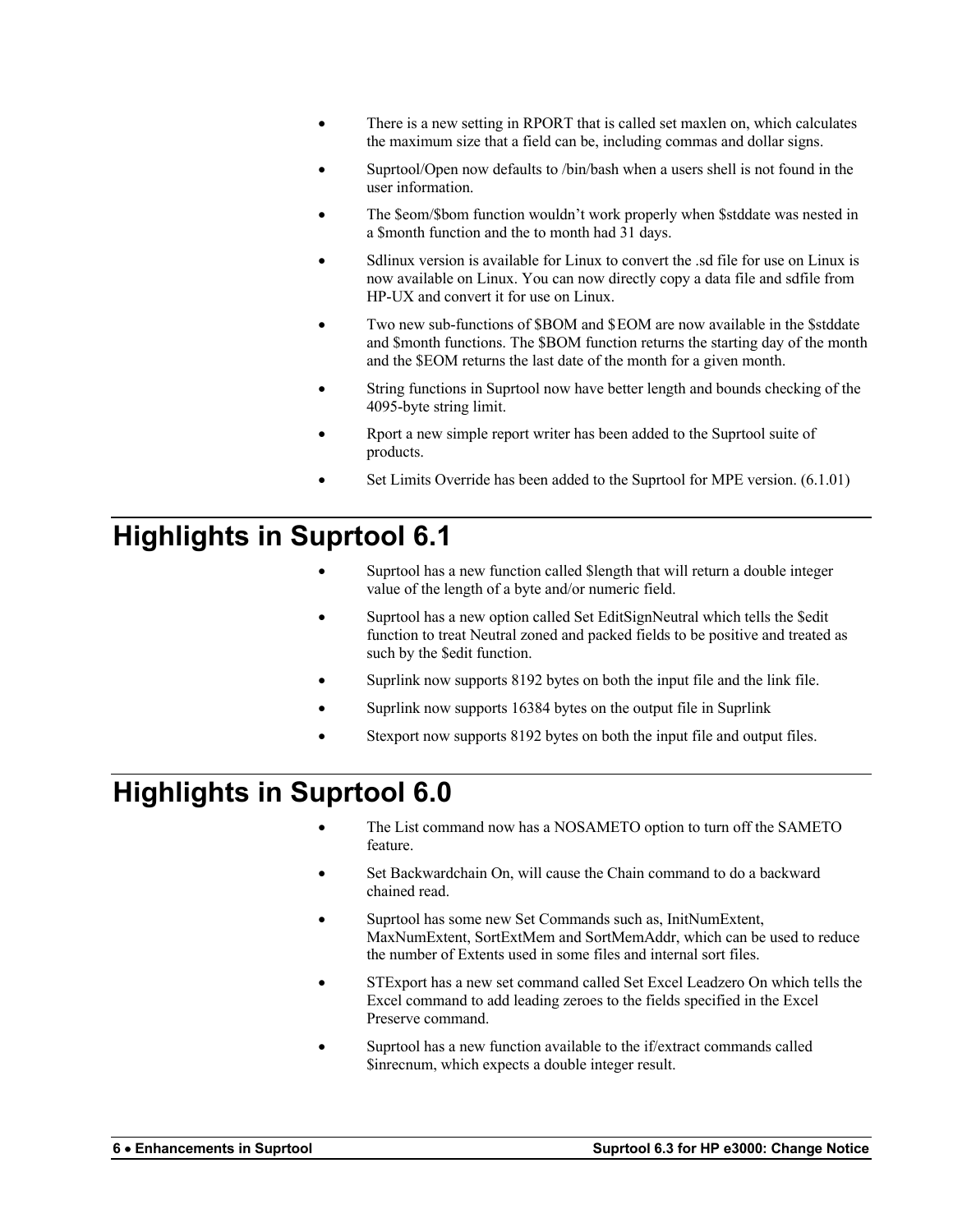- Suprtool has a new function called \$leadzeroz, which will add leading zeroes to a display field and will optionally justify the field.
- Suprtool has a four new string handling functions, specifically, \$justifyl, \$justifyr, \$leadzerob and \$respace.

## **Highlights in Suprtool 5.9**

- A new \$month function in the if / extract option allows you to add or subtract a number of months from a given date.
- STExport has a new command called Excel command which allows you to format a field in a format that allows leading zeroes or spaces to be preserved.
- A new option called JSON will output SD data in Java Script Object Notation.
- Suprtools new banner would show the incorrect day and day of week in certain circumstances. This was cosmetic only.
- Suprtool previously may have found "bad" records in jumbo master datasets under certain conditions.
- Suprtool/Open now has the option to read MySQL databases. We are looking for feedback on where to take this feature.

### **Known Problems**

Set Itemlock does not work in one particular case.

## **Compatibility**

Suprtool/iX is compatible with MPE V, MPE XL, and MPE/iX, including MPE/iX 6.5, 7.0 and MPE/iX 7.5.

Suprtools default prefetch value has been changed from 2 to zero.

Ksam64 files were not assumed to be Self-describing like CM KSAM and KSAMXL files when it was the input file and had labels.

A warning will print if a non-regular SD file is loaded into a Table with the data option.

An error will print if an extract command attempts to reference data when loaded from table that in turn was loaded when using a non-regular SD file, such as KSAM/XL, KSAM64 and CM KSAM.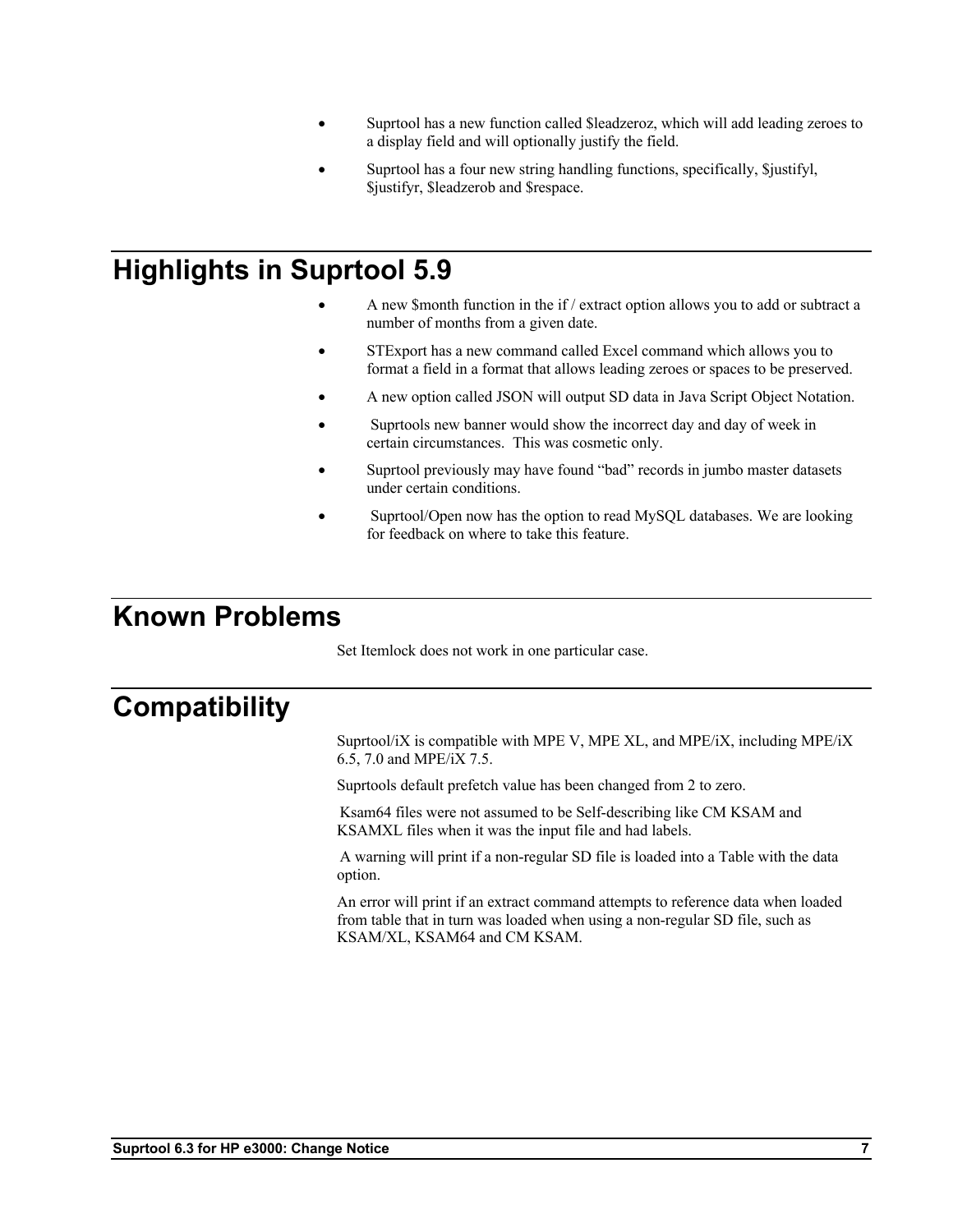## **CPU Serial Number and CPU Name (HPSUSAN & HPCPUNAME)**

Suprtool and its associated products run only on CPUs whose serial numbers have been encoded ("showvar hpsusan" on MPE/iX). They also may be encoded with your HPCPUNAME values. If it fails to run and you get an "invalid HPCPUNAME" or "invalid HPSUSAN" error message, contact Robelle for assistance.

## **Documentation**

The user manual contains the full description of all the Suprtool suite of products including Dbedit, Suprlink, STExport and Suprtool2, as well as usage tips and commands for each. The manuals are up to date with all the latest changes. To see only the changes in the latest version, see the "What's New" section of the manual, or see the change notice.

You can download our manuals and change notices in various formats, and you can order printed (hardcopy) manuals from our web site at:

http://www.robelle.com/library/manuals/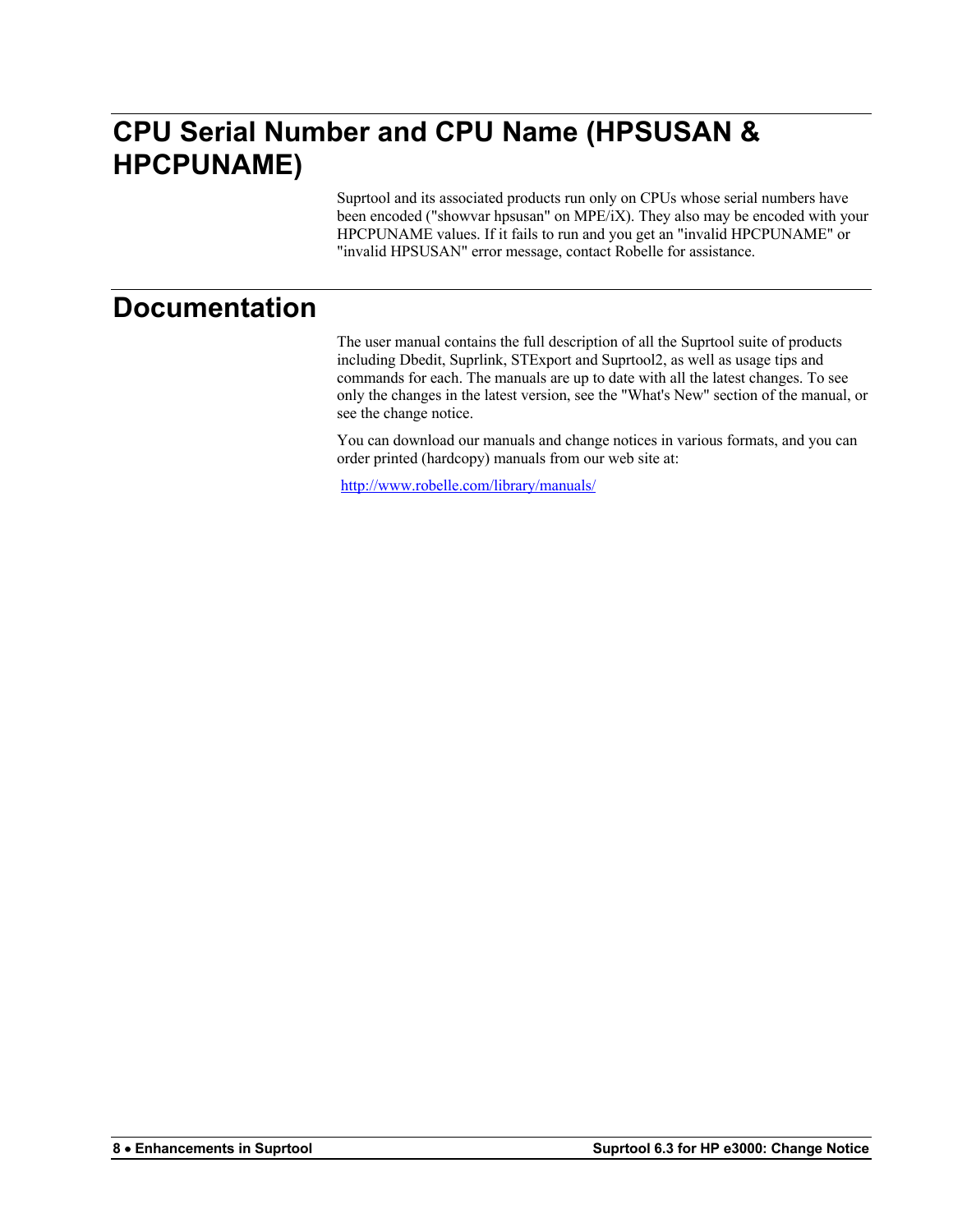## **Installation**

#### **Overview**

We have two types of Installations, Tape and Download. We provide links to the Installation instructions on our web site for each type of Install.

### **Installation Instructions**

All Robelle software is installed via download from our website. If you downloaded the Suprtool production release from our web site, then the instructions can be found here for the ftp download method:

http://www.robelle.com/downloads/install-stprod-ftp.html

and here for the WRQ download method:

http://www.robelle.com/downloads/install-stprod-wrq.html

### **Installation Assistance**

If you have any questions about the upgrade process or run into any problems, please call us. Technical support is available on weekdays from 8 a.m. to 4 p.m. Pacific time at  $289.480.1060$  or you can e-mail your question to  $\frac{\text{support}(a) \text{rolelle.com}}{\text{output}(a)}$ .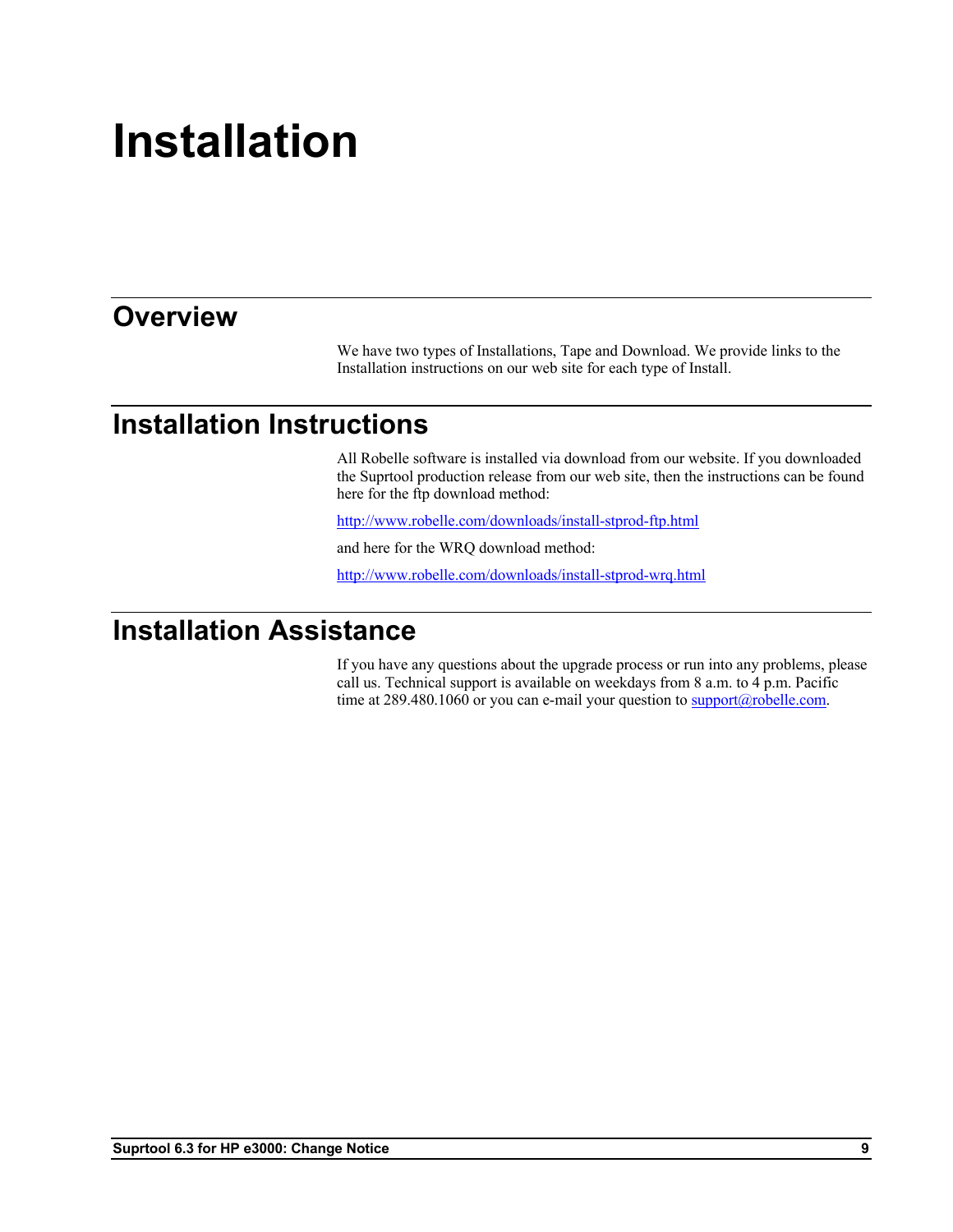# **Enhancements in Version 6.3**

### **Introduction**

Suprtool is constantly being updated with new features. The following section describes the new enhancements to Suprtool since Suprtool 6.2

## **Set SDItemNoExt**

Non-MPE versions of Suprtool didn't update the Item information, decimals and date like the MPE version does, when an extract command wasn't entered. You can turn this off with set sditemnoext off, but the default is on to have it behave in the same manner as the MPE version.

Stexport

2027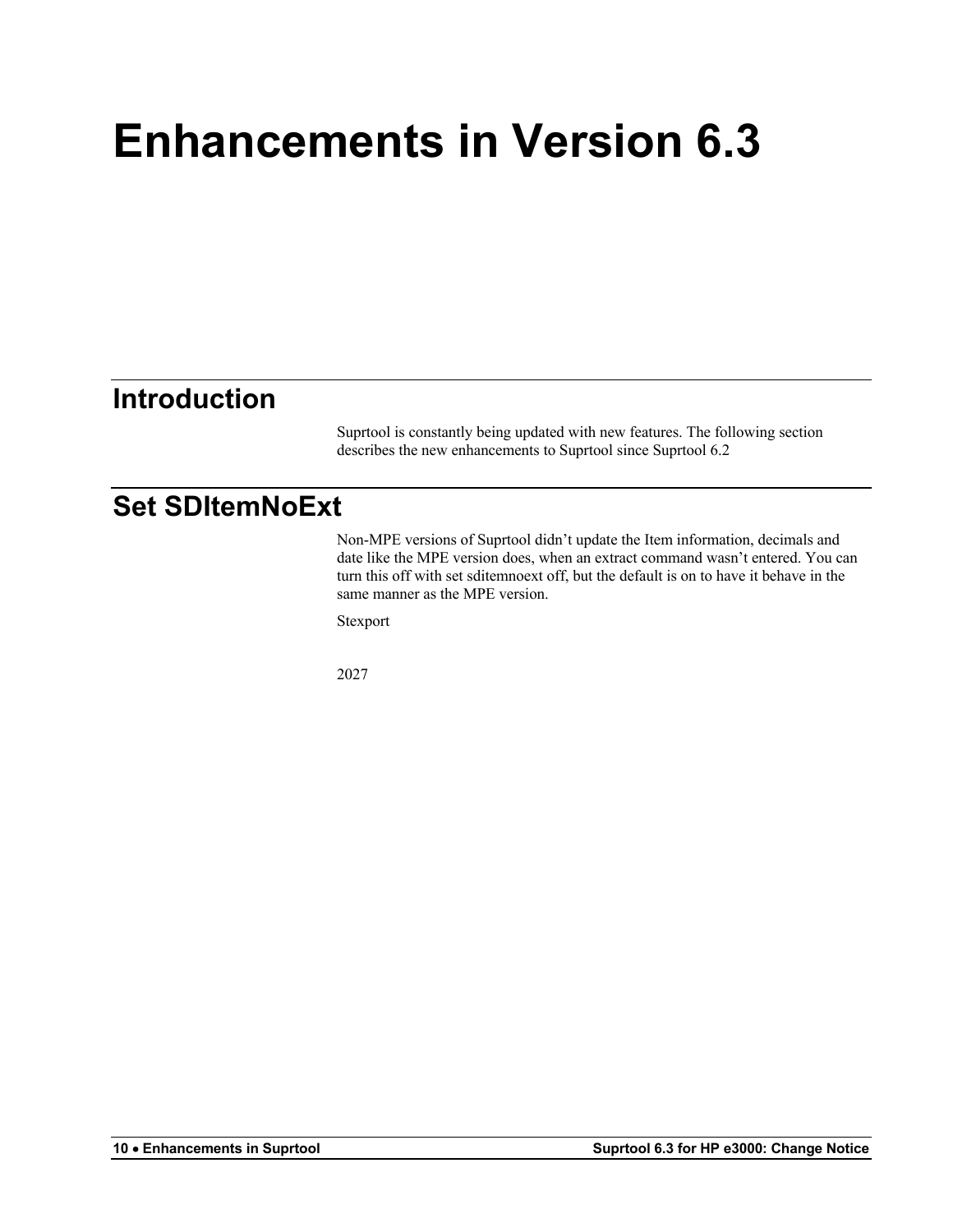## **Enhancements in Version 6.2**

#### **Introduction**

Suprtool is constantly being updated with new features. The following section describes the new enhancements to Suprtool since Suprtool 6.1.10.

#### **Rport Set Pagelen**

Rport will Page Break by default at 24 lines, you can set a Page Break to any integer value greater than 10. When Rport reaches the number of lines for a page the Titles and headings are re-printed and Rport continues on printing, detail and subtotal lines.

#### **Rport Subtotal**

Rport will follow all levels of sort specified in the Self-Describing file, and will produce a subtotal line when each level break is made.

#### **Rport Set Maxlen**

Rport will by default calculate the maximum size of a field, including, commas, decimals and dollar signs. The previous version just took into account, decimals. This is on by default, you can just use the old calculation by adding set maxlen off to your rportmgr file.

#### **Rport Comma**

Rport has a new command called comma, where you can specify a fieldname or list of fieldnames to tell Rport to add commas to a given numeric field, when it is reported on and converted to ascii. The same rules will apply for a given fields subtotal and total field. This command can only be entered after the input command.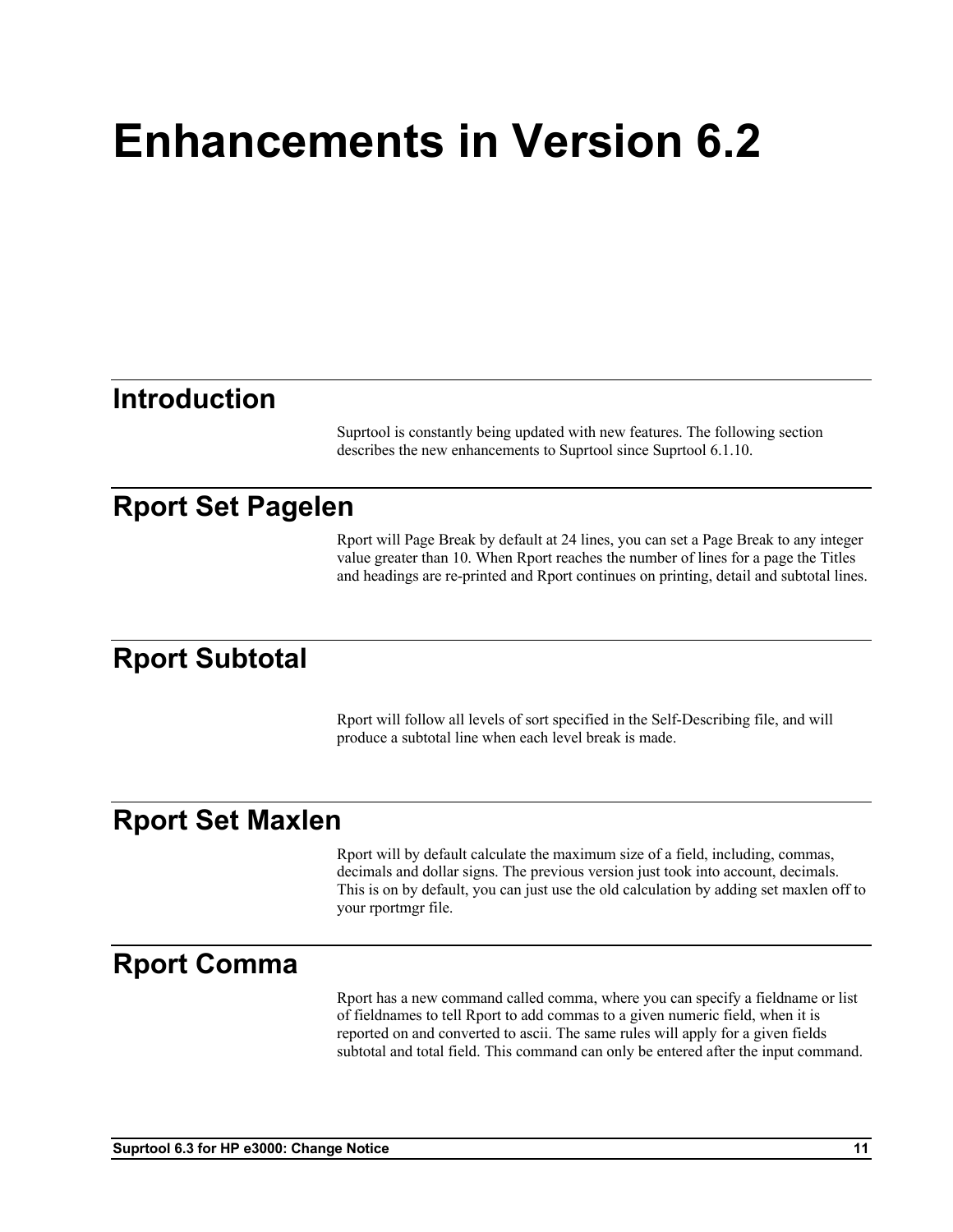## **Rport Hide**

Rport has a new command called Hide which when given a fieldname will remove that field from the report. The report will be adjusted accordingly and also the Hide command must be entered after the input command.

## **System Commands**

If the user id isn't found or a shell name isn't returned the Open version of Suprtool suite of products will assume a shell of /bin/bash.

## **\$Month(\$stddate())**

The combination of nested \$stddate within \$month would handle months with 31 days incorrectly if the from date was a month with less that 31 days and the to month was a month with 31 days.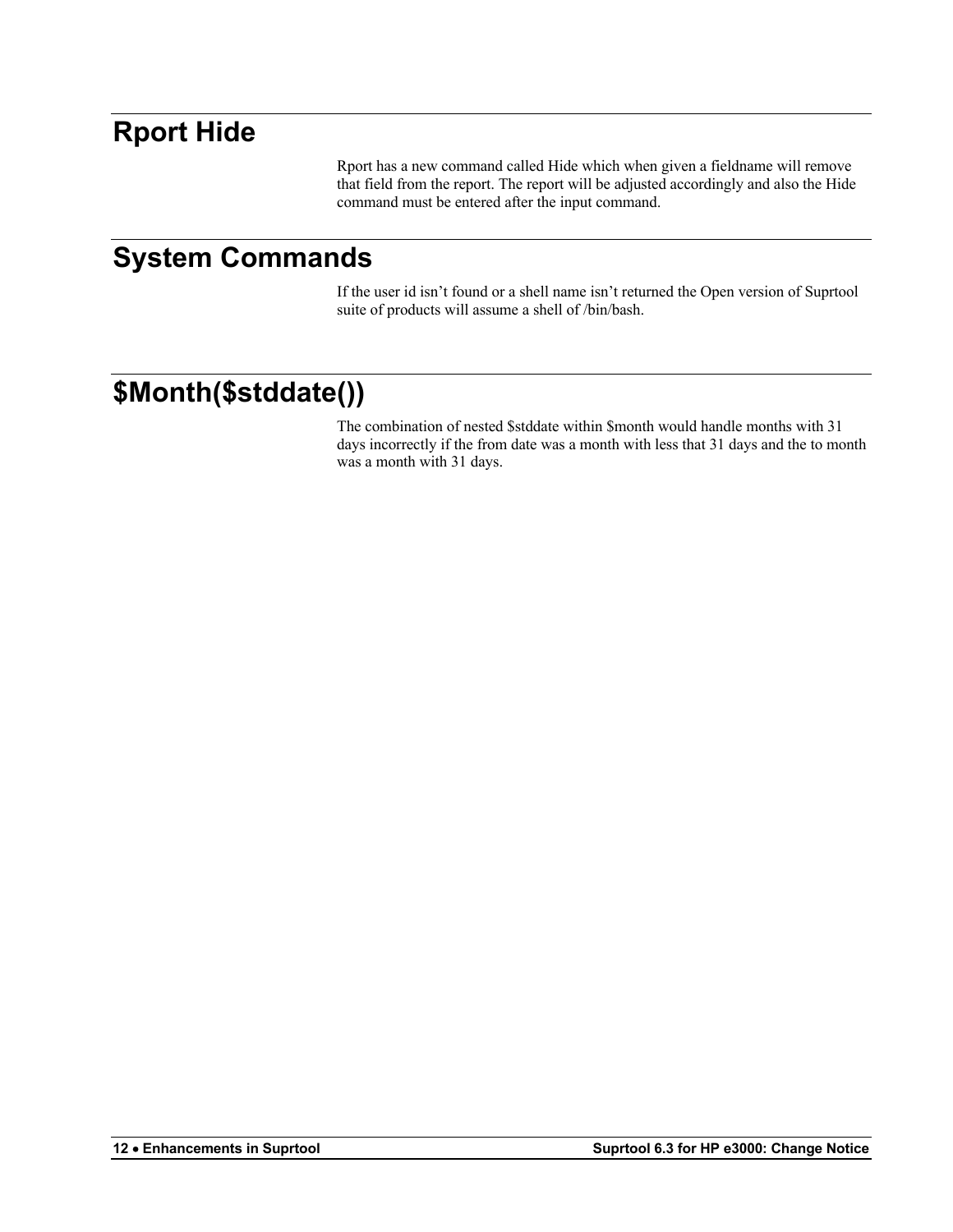## **Enhancements in Version 6.1.10**

#### **Introduction**

Suprtool is constantly being updated with new features. The following section describes the new enhancements to Suprtool since Suprtool 6.1

### **Rport**

All versions of Suprtool, MPE, HP-UX (PA-Risc and Itanium), and Suprtool / Open have a new component called Rport, which is a simple report writer.

The code below represents one of the more complicated reports and shows some of the attributes that you can control. Rport works off of self-describing files and is available on MPE, HP-UX (PA-Risc and Itanium) and on all Linux platforms that Suprtool/Open runs on.

The Title command divides the lines into quadrants, primarily, left, center and right and two lines are supported. The heading column option prints the Heading information specified in each column. You can also specify Heading Fieldnames, where Rport will divide the field name into each column, and you can do your own layout for each Heading Line:

| head 1 Add " CharIntege  | Double<br>Packed | Packed* | Ouad"  |
|--------------------------|------------------|---------|--------|
| head 1 Add " IdLogica    | DblLog Zoned"    |         |        |
| head 2 add "Field Field  | Field<br>Field   | Field   | Field" |
| head 2 add " Field Field | Field Field"     |         |        |

The Size command tells Rport the maximum size of the column for the data. By default, Rport picks the maximum size that a field will be when converted to Ascii, as shown in the following table:

| <b>Field Format</b> | <b>Output Size</b> |
|---------------------|--------------------|
| I1, J1              | 6 bytes            |
| I2, J2              | 11 bytes           |
| I3, J3              | 16 bytes           |
| I4, J4              | 20 bytes           |
| K1                  | 5 bytes            |
| K <sub>2</sub>      | 10 bytes           |
| E2                  | 12 bytes           |
| E <sub>4</sub>      | 23 bytes           |
| R <sub>2</sub>      | 12 bytes           |
|                     |                    |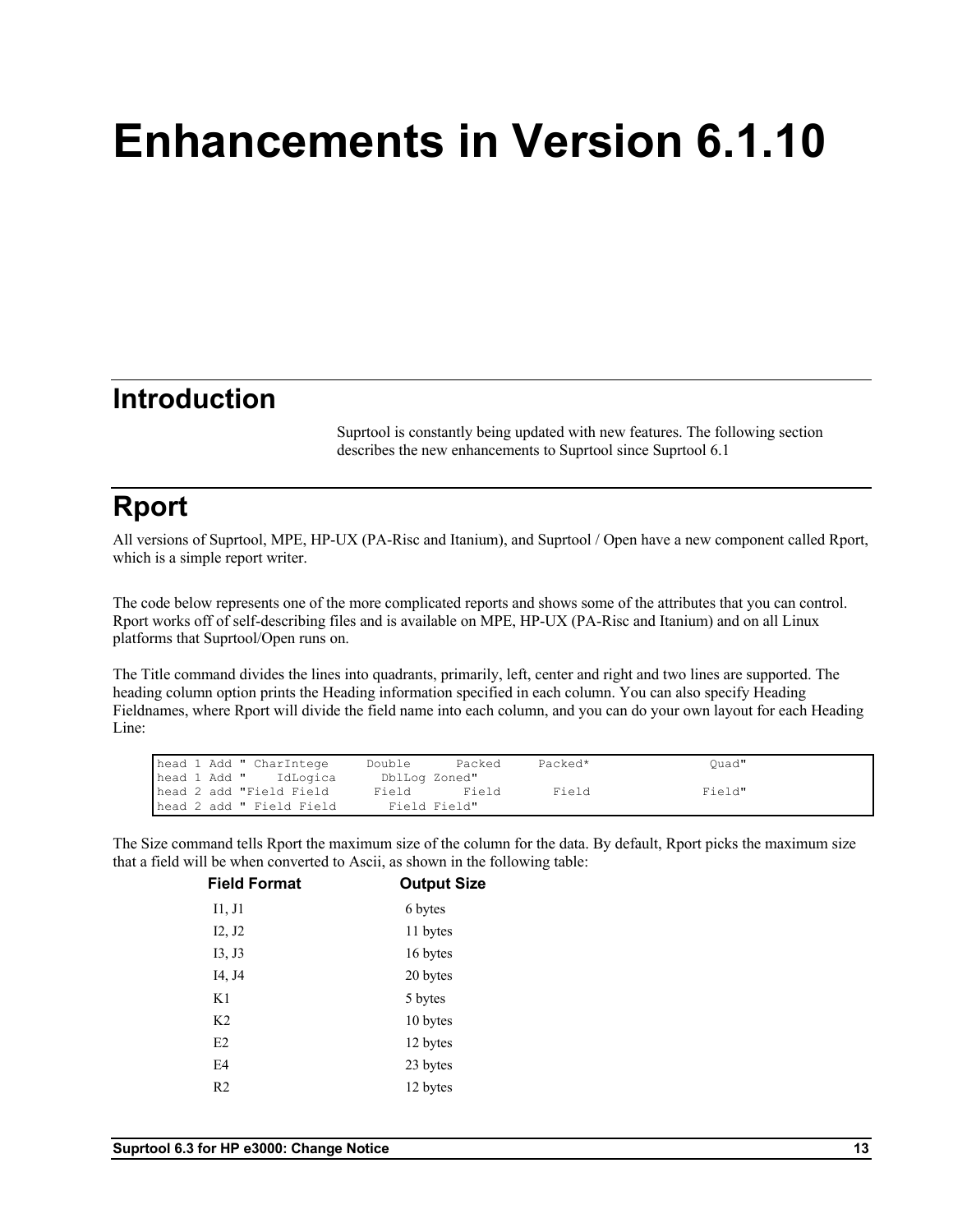| $Z_n$          | $n+1$ bytes |
|----------------|-------------|
| P <sub>n</sub> | $n$ bytes   |

The integer specified beside the fieldname is the length for the field to use for the report. If the data overflows the field will be filled with asterisks. The Subtotal and Total commands are pretty self-explanatory.

| in file1.rporttst                                                           |
|-----------------------------------------------------------------------------|
| title line 1 left RPNAME "SampReport"                                       |
| title line 1 center RPCOMPANY "Robelle Solutions"                           |
| title line 1 right rppageno tag "Page No : "                                |
| title line 2 left rpdate tag "Date : "                                      |
| title line 2 right rpruntime tag "Run Time : "                              |
| head 1 col "Char"                                                           |
| head 2 col "Field"                                                          |
| head 1 col "Integer"                                                        |
| head 2 col "Field"                                                          |
| head 1 col "Double"                                                         |
| head 2 col "Field"                                                          |
| head 1 col "Packed"                                                         |
| head 2 col "Field"                                                          |
| head 1 col "Packed*"                                                        |
| head 2 col "Field"                                                          |
| head 1 col "Quad"                                                           |
| head 2 col "Field"                                                          |
| head 1 col "Id"                                                             |
| head 2 col "Field"                                                          |
| head 1 col "Logical"                                                        |
| head 2 col "Field"                                                          |
| head 1 col "DblLoq"                                                         |
| head 2 col "Field"                                                          |
| head 1 col "Zoned"                                                          |
| head 2 col "Field"                                                          |
| size int-field 8                                                            |
| size dbl-field 8                                                            |
| size packed-field 7                                                         |
| size packed*-field 7                                                        |
| size quad-field 7                                                           |
| size logical-field 7                                                        |
| size dbllog-field 7                                                         |
| size zoned-field 8                                                          |
| subtotal int-field dbl-field packed-field packed*-field quad-field id-field |
| subtotal logical-field dbllog-field zoned-field                             |
| total int-field dbl-field packed-field packed*-field quad-field id-field    |
| total logical-field dbllog-field zoned-field                                |
| out REPORT01                                                                |
| xeq                                                                         |

The above code creates the following report. The report shows that it can handle most data types (the field names are the data types) and provides a simple layout and automatically aligns the subtotals and the total lines. The subtotaling works off the sorted field, (in this case char-field) and prints a subtotal line each time the char-field changes.

| SampReport             | Date : 20191024                    |                                     |                                           |                                            | Robelle Solutions                       |    |                                    | Run Time : 12:45                    | Page No : 1                        |
|------------------------|------------------------------------|-------------------------------------|-------------------------------------------|--------------------------------------------|-----------------------------------------|----|------------------------------------|-------------------------------------|------------------------------------|
| Char<br>Field<br>11111 | Integer<br>Field<br>11.11<br>11 11 | Double<br>Field<br>111.11<br>111 11 | Packed<br>Field<br>$+111.11$<br>$+111$ 11 | Packed*<br>Field<br>$+111.11$<br>$+111$ 11 | Ouad<br>Field Field<br>111.11<br>111.11 | Id | Logical<br>Field<br>11.11<br>11 11 | DblLog<br>Field<br>111.11<br>111 11 | Zoned<br>Field<br>111.11<br>111 11 |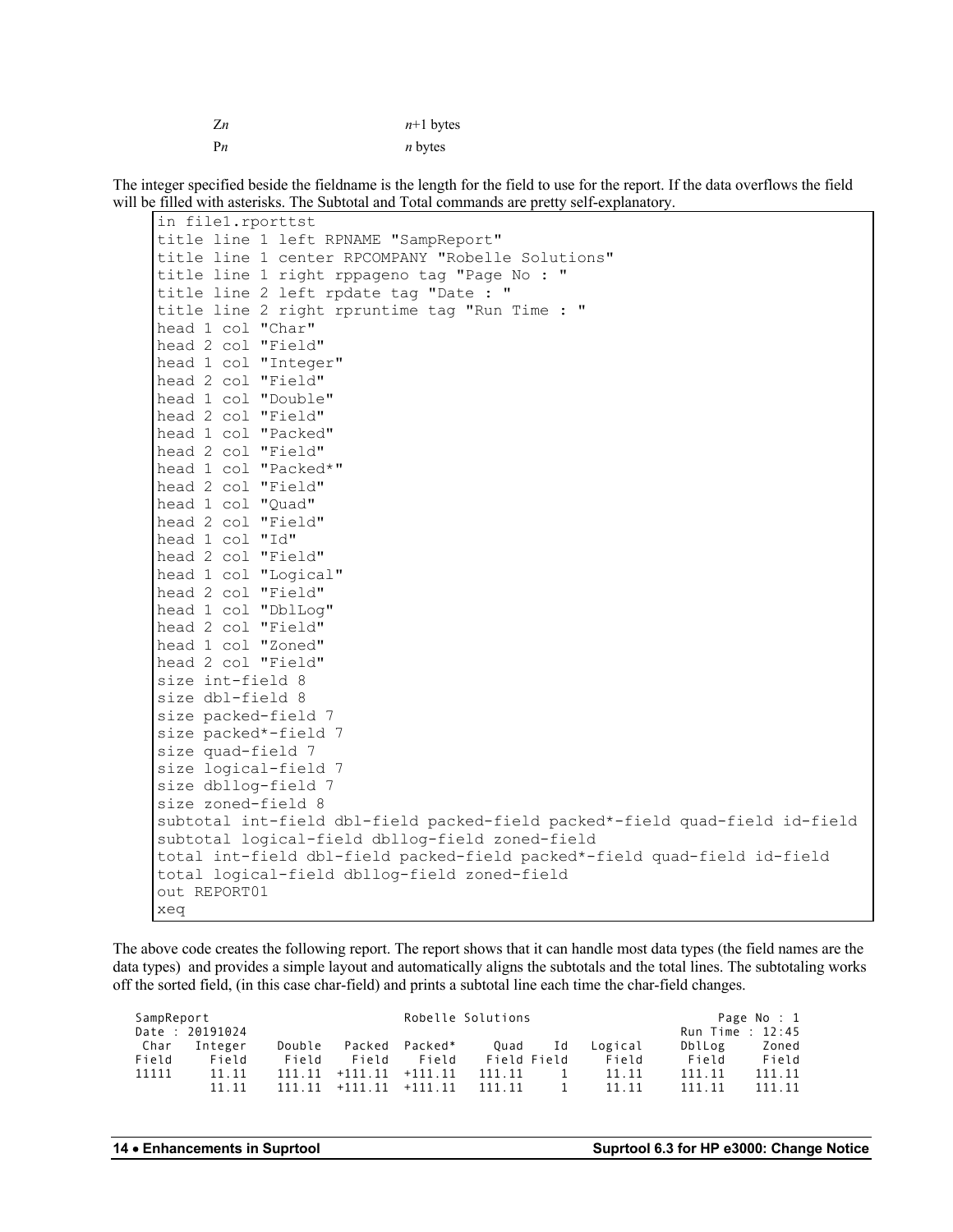| 22222 | 22.22  | 222.22  | $+222.22$  | $+222.22$  | 222.22  |    | 22.22  | 222.22  | 222.22  |
|-------|--------|---------|------------|------------|---------|----|--------|---------|---------|
| 22222 | 22.22  | 222.22  | $+222.22$  | $+222.22$  | 222.22  |    | 22.22  | 222.22  | 222.22  |
|       | 44.44  | 444.44  | $+444.44$  | $+444.44$  | 444.44  |    | 44.44  | 444.44  | 444.44  |
| 33333 | 33.33  | 333.33  | $+333.33$  | $+333.33$  | 333.33  |    | 33.33  | 333.33  | 333.33  |
| 33333 | 33.33  | 333.33  | $+333.33$  | $+333.33$  | 333.33  |    | 33.33  | 333.33  | 333.33  |
| 33333 | 33.33  | 333.33  | $+333.33$  | $+333.33$  | 333.33  | 3  | 33.33  | 333.33  | 333.33  |
|       | 99.99  | 999.99  | $+999.99$  | $+999.99$  | 999.99  | 6  | 99.99  | 999.99  | 999.99  |
| 44444 | 44.44  | 444.44  | $+444.44$  | $+444.44$  | 444.44  |    | 44.44  | 444.44  | 444.44  |
| 44444 | 44.44  | 444.44  | $+444.44$  | $+444.44$  | 444.44  | 2  | 44.44  | 444.44  | 444.44  |
| 44444 | 44.44  | 444.44  | $+444.44$  | $+444.44$  | 444.44  | 3  | 44.44  | 444.44  | 444.44  |
| 44444 | 44.44  | 444.44  | $+444.44$  | $+444.44$  | 444.44  | 4  | 44.44  | 444.44  | 444.44  |
|       | 177.76 | 1777.76 | +1777.76   | $+1777.76$ | 1777.76 | 10 | 177.76 | 1777.76 | 1777.76 |
| 55555 | 55.55  | 555.55  | $+555.55$  | $+555.55$  | 555.55  |    | 55.55  | 555.55  | 555.55  |
| 55555 | 55.55  | 555.55  | $+555.55$  | $+555.55$  | 555.55  | 2  | 55.55  | 555.55  | 555.55  |
| 55555 | 55.55  | 555.55  | $+555.55$  | $+555.55$  | 555.55  | 3  | 55.55  | 555.55  | 555.55  |
| 55555 | 55.55  | 555.55  | $+555.55$  | $+555.55$  | 555.55  | 4  | 55.55  | 555.55  | 555.55  |
| 55555 | 55.55  | 555.55  | $+555.55$  | $+555.55$  | 555.55  | 5  | 55.55  | 555.55  | 555.55  |
|       | 277.75 | 2777.75 | +2777.75   | $+2777.75$ | 2777.75 | 15 | 277.75 | 2777.75 | 2777.75 |
|       | 611.05 | 6111.05 | $+6111.05$ | $+6111.05$ | 6111.05 | 35 | 611.05 | 6111.05 | 6111.05 |
|       |        |         |            |            |         |    |        |         |         |

#### **\$BOM and \$EOM**

Suprtool has two new subfunctions called \$BOM and \$EOM which are now available in the \$stddate and \$month functions. The \$bom returns the beginning of the month date, "01" and the \$eom, returns the end of the month for the given date.

For Example, the \$stddate function will return the converted curdate, with either the beginning of the month for the day or the end of the month for the given curdate.

```
in file131
item curdate, date, ddmmyyyy
ext curdate
ext curbom=$stddate(curdate,$bom)
ext cureom=$stddate(curdate, $eom)
```
You can also use \$stddate to convert a date that is already in ccyymmdd format to the beginning of the month or the end of the month respectively.

You can also use \$bom and \$eom as part of the \$month function even if the date is not in ccyymmdd format.

```
Item curdate, date, ddmmyyyy
ext curdate
ext curbom=$month($stddate(curdate), +6, $bom)
ext cureom=$month($stddate(curdate), +6, $eom)
```
## **String Function Checks**

Some of the String functions in Suprtool did not have proper length checks in place to insure that an overflow wouldn't occur for specific functions. The length for most string fields to be checked is 4095 bytes. Suprtool will now throw a more generalized error of:

Error: Field in function is greater than 4095 bytes

If a function is longer than the 4095, the field is potentially corrupted and/or truncated.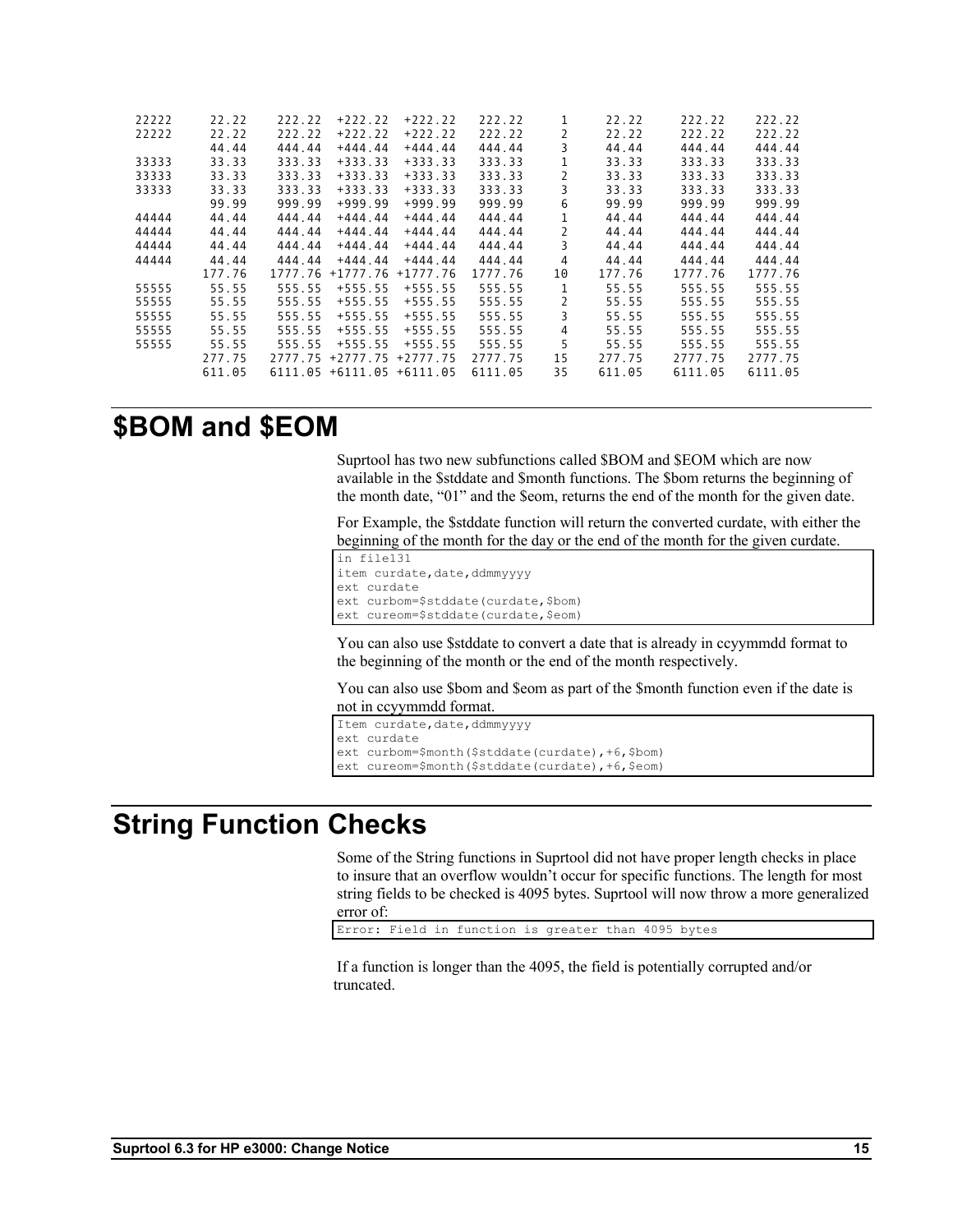## **Sdlinux for Linux**

SDLinux is a utility that will convert the Self-Describing information, such that Suprtool/Open can read the file. Specifically, it is meant to convert the .sd file from an HP-UX system to be read on Linux natively.

Sdlinux, will change the sd version field which tells Suprtool/Open the endianness of the sd file.

| SD Version     | Endianness                | Extended<br>Names |
|----------------|---------------------------|-------------------|
| <b>B.00.00</b> | BIG (HP-UX) LITTLE(LINUX) | NO                |
| <b>B.00.01</b> | BIG (HP-UX) LITTLE(LINUX) | <b>YES</b>        |
| B.00.02        | <b>BIG</b>                | N <sub>O</sub>    |
| <b>B.00.03</b> | BIG                       | YES               |

The sdlinux utility has four options, -f, -r, -h and –d. Only one option can be specified at any given time:

| Option | SD Version                                                 | Integer Field                                                        |
|--------|------------------------------------------------------------|----------------------------------------------------------------------|
| $-f$   | $B.00.00$ becomes $B.00.02$ and<br>B.00.01 becomes B.00.03 | Any integer/logical field<br>gets flagged as BE.                     |
| -r     | B.00.02 becomes B.00.00 and<br>B.00.03 becomes B.00.01     | Any integer/logical field<br>gets the Endianness flag<br>turned off. |
| -h     | $B.00.02$ becomes $B.00.00$ and<br>B.00.03 becomes B.00.01 | No effect.                                                           |
| -d     | No effect.                                                 | Any integer/logical field<br>gets the Endianness flag<br>turned off. |

The sdlinux utility gets run with the above options and a filename for an argument as in:

```
./sdlinux '-ffilename'
./sdlinux '-rfilename'
./sdlinux '-hfilename'
./sdlinux '-dfilename'
```
The filename specified just needs to be the data file name not the sd filename. Regardless, sdlinux will figure out what to do if the .sd extension is in the filename argument.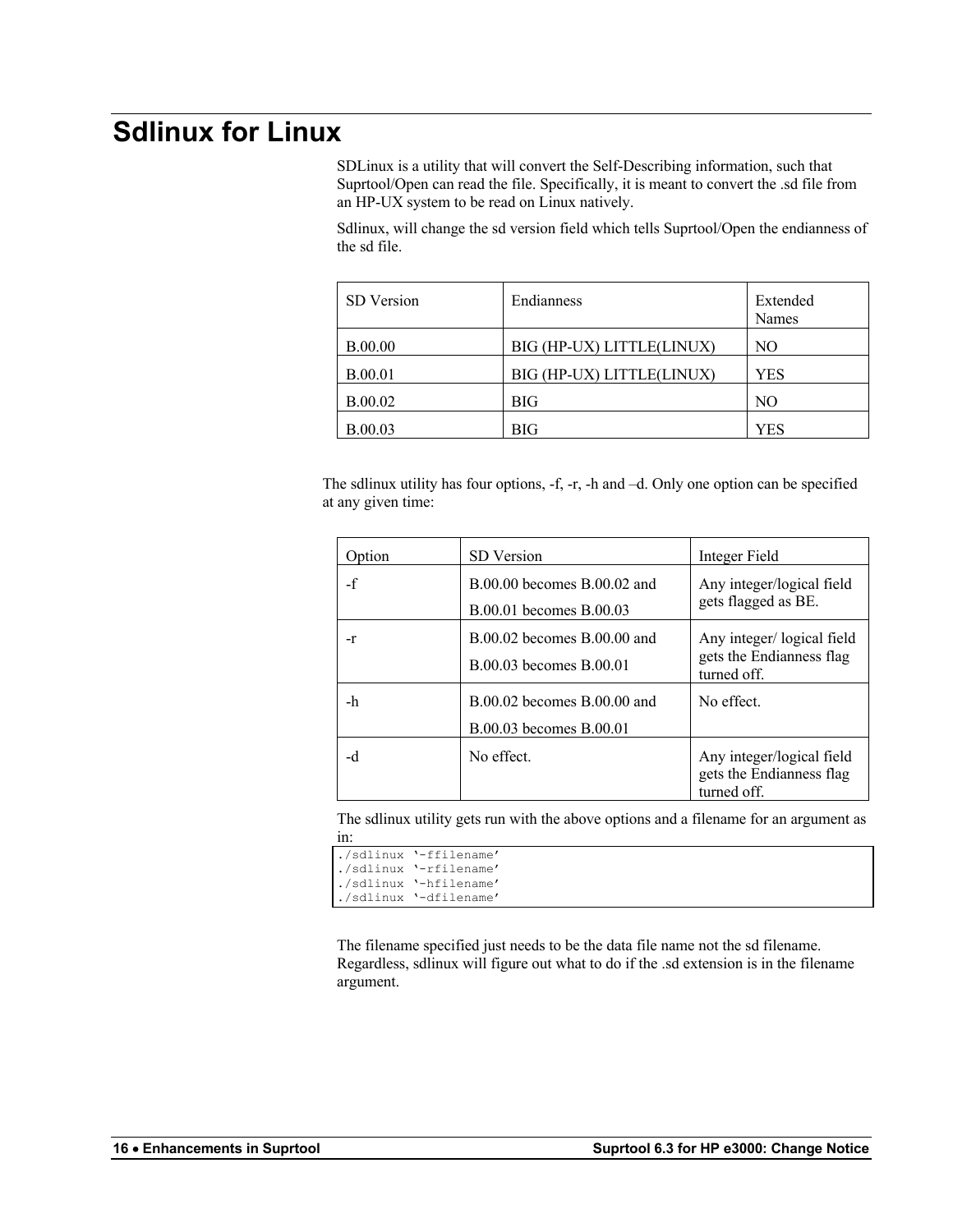## **Set Limits Override On | Off**

Set Limits OverRide tells Suprtool for MPE to ignore any subsequent Set Limits TableSize command. This was added since the new MPE table size is now 2 GB and works well without any limit. It was also added as Suprtool 4.4 and lower did not calculate the Set Limits Tablesize limit properly. So, if a user had Set Limits Tablesize 25, Suprtool would allow for a table greater than that old limit, while the new version of the table would stop with "Table Full" as prescribed by the command.

Overriding the TableSize, allows for customers to set in a global suprmgr file and not have to search thru code to remove the specific command.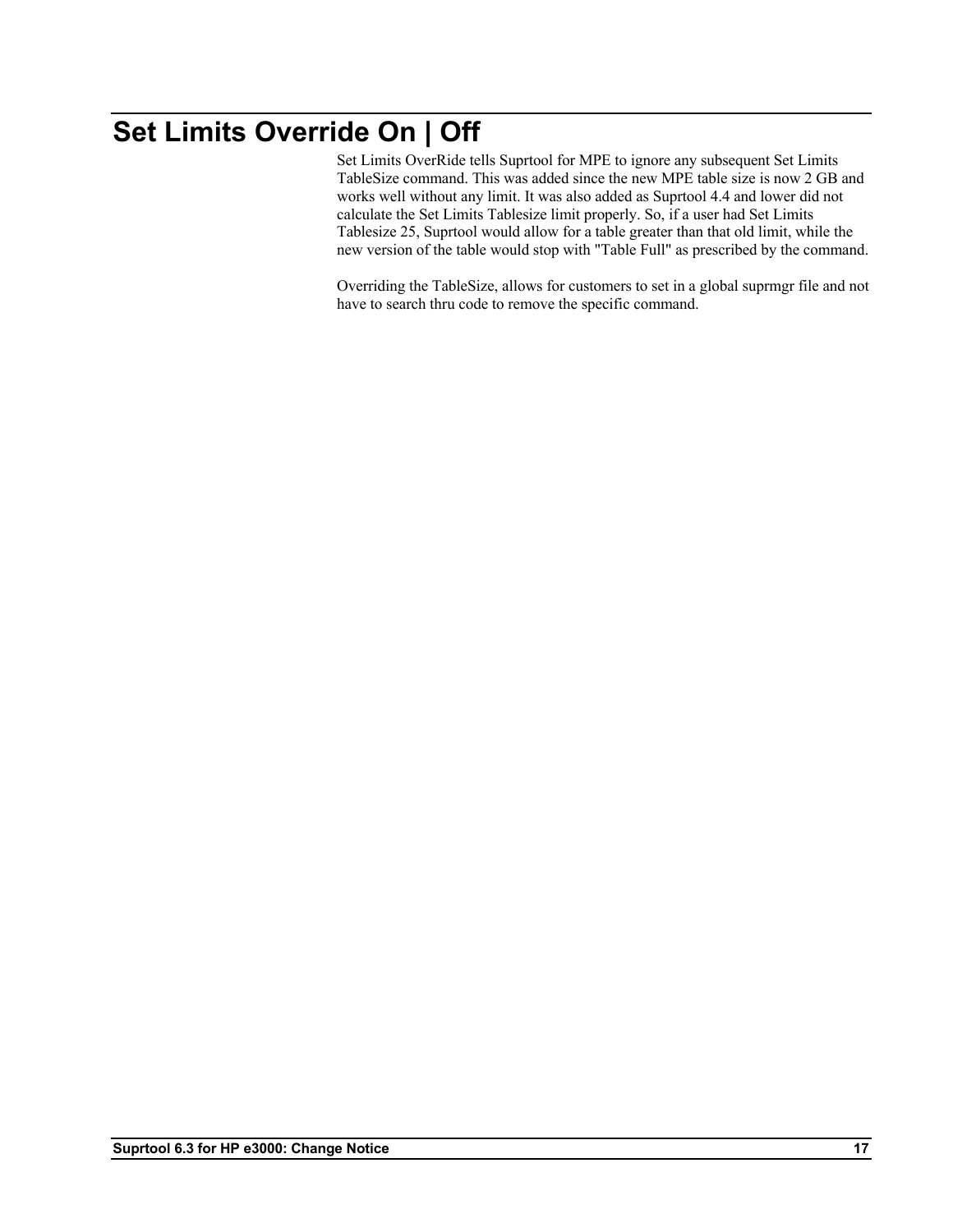## **Enhancements in Version 6.1**

#### **\$Length**

Suprtool has a new function called \$length which returns a double integer number that is the length of a given byte or numeric field. For byte type fields Suprtool starts at the right most byte position to look for any non-space character and calculates the length of the data. For numeric fields Suprtool will convert the number to display and starting on the left will search for any non-zero character to establish the length.

Below is an excerpt from the manual, that describes how it can be used:

## **\$LENGTH (Works on Byte-type and numeric fields)**

Purpose of the \$length function is to return the length of the specified byte field as if the field has had the \$rtrim function applied or the position of the rightmost nonspace character.

#### **If Usage:**

if \$length(NAME) >= 15

#### **Extract Usage:**

```
Define LenField,1,4,double
extract LenField=$length(byte-field)
```
#### **\$ROBELLE variable**

The \$ROBELLE variable on HP-UX and Open platforms has been expanded to 55 characters for the \$ROBELLE directory name when you are installing outside of /opt/robelle. You use the \$robelle variable to tell suprtool and all of the programs that come with suprtool where to find where it is installed.

#### **Set EditSignNeutral**

The \$edit function converts data from numeric to byte and applies an edit mask to format the data. Neutral data is not considered to be signed so if you have neutral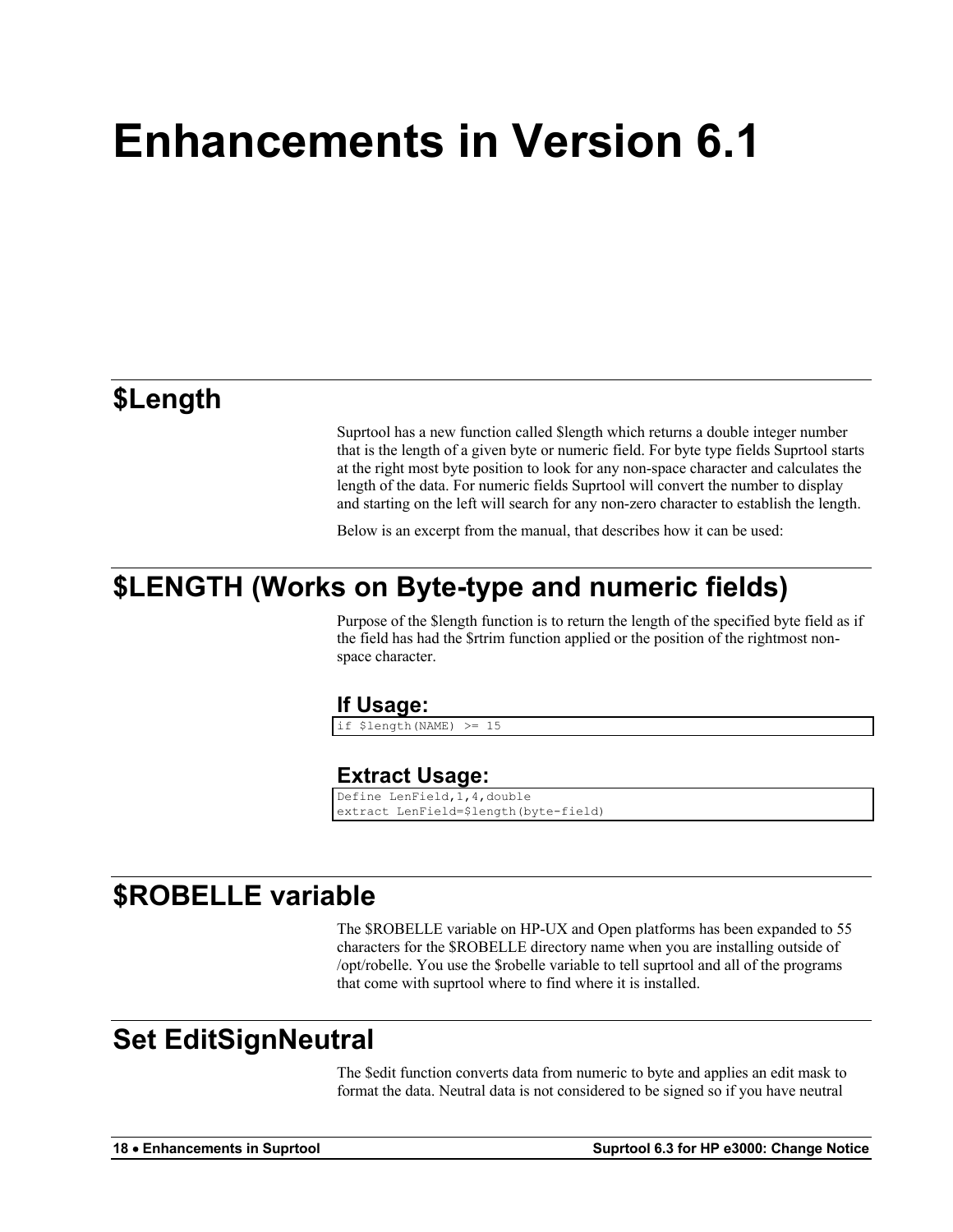data, a positive sign will not be applied to the edit mask. With Set EditSignNeutral turned on, Suprtool will consider the Neutral data to be positive and therefore print out the "+" or "DR", depending on the edit-mask used.

Set EditSignNeutral On

## **STEXPORT**

STExport now supports 8196 bytes on the input, and the output file.

## **SUPRLINK**

Suprlink now supports 8196 bytes on the input file, link file and 16384 bytes on the output file.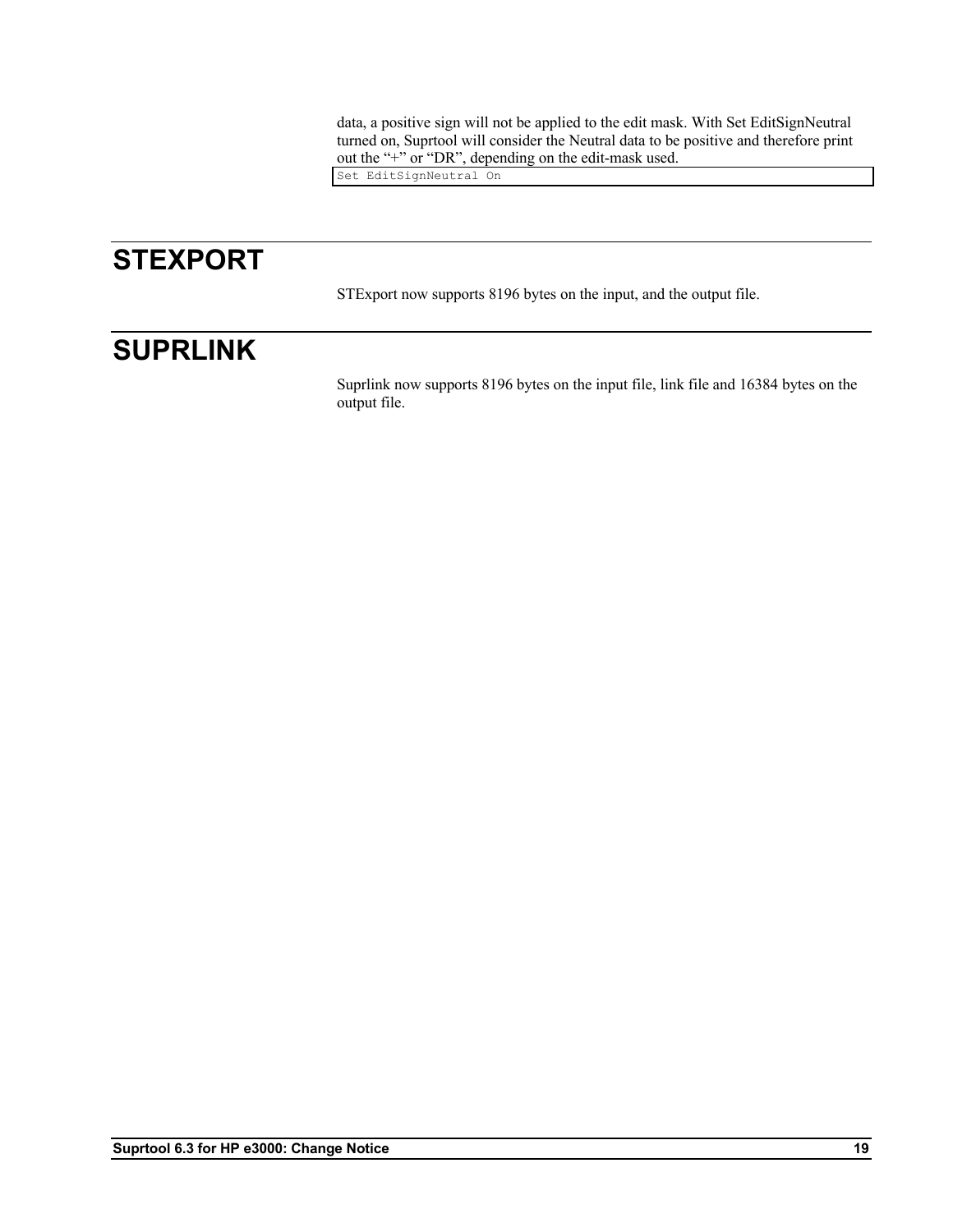# **Enhancements in Version 6.0**

### **\$List NoSameTo**

The List command now has a NOSAMETO option to turn off the SAMETO feature.

#### **BackwardChain**

The Set command, BackWardChain when turned on will tell the Chain command to do a Backward Chained read.

#### **Extents**

Suprtool for MPE, now has features designed to help control and reduce the number of extents used in Output files and some internal files.

## **SET INITNUMEXTENT number**

Set InitNumExtent, when specified with a number between 1 and 32 and will use that number on the creation of the Output file, in the Initial Extents parameter.

This can help with extent allocation depending on your systems disc space and fragmentation. Keep in mind if you set InitNumExtent to 1, and MaxNumExtent is also set to 1, all of the disc space required for the output file will attempt to be allocated at once.

When a value between 1..32 is specified for InitNumExtent, and InitExtents is turned on, the InitExtents flag will be turned off.

## **SET MAXNUMEXTENT number**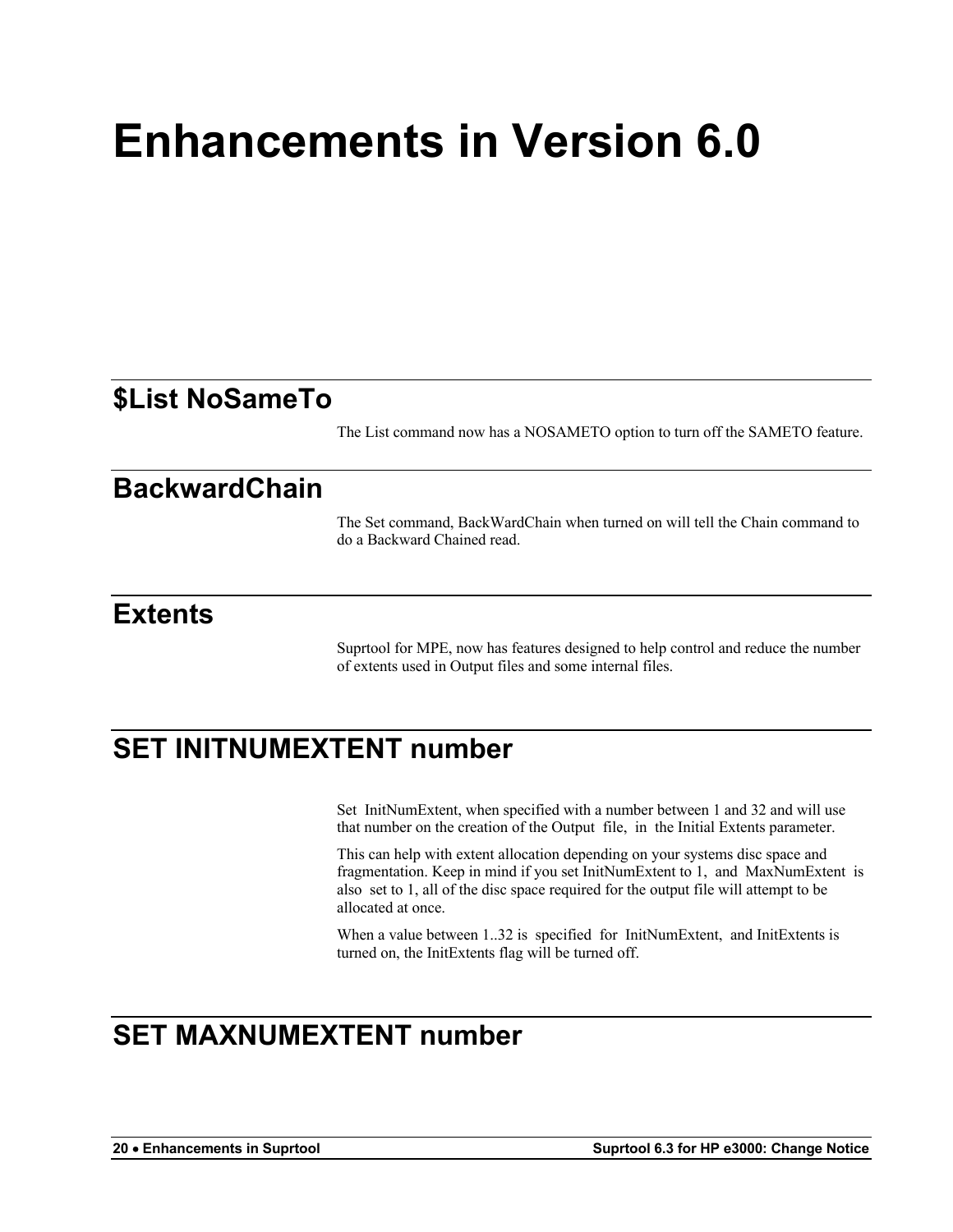Set MaxNumExtent Set MaxNumExtent, when specified with a number between 1 and 32, will use that number on the creation of the Output file.

This can help with extent allocation depending on your system disc space and fragmentation.

Keep in mind if you set InitNumExtent to 1, and MaxNumExtent is also set to 1, all of the disc space required for the output file will attempt to be allocated at once.

It is also important to note that if MaxNumExtent is set to any value between 1..32, and the InitExtents flag is on, the InitExtents flag will be turned off.

## **SET SORTEXTMEM ON**

Set SortExtMem, when turned on reduces some of the space used for memory mapped file used for sorting. The algorithm for the amount of space used is the flimit of the file plus 10 million bytes.

You can increase the adder, by entering a number between 10 million and 2billion with the set SortMemAddr command.

Turning this option on may cause errors indicating that sort overflowed or hit a bounds condition. You can increase the amount of space again by using set SortMemAddr command.

#### **SET SORTMEMADDR number**

Set SortMemAddr accepts a number between 10 million and 2billion which will add space to a memory mapped file used during the sort process and is to be used with Set SortExtMem, when it is turned on and the default adder value is not enough to prevent a Bounds condition.

### **\$INRECNUM**

The if / extract commands can now utilize a new function called \$INRECNUM, which allows you to use the input record number in certain tasks. For example, the task below would find record number 11.

```
In somefile
 If $inrecnum=11
```
You can also, utilize the \$inrecnum function in the extract command:

```
In somefile
 Def recnum,1,4,double
```

```
 Ext recnum=$inrecnum
```
The \$inrecnum function was designed to find records especially in the instance where duplicate records are in a particular data source and cannot be isolated by any other means.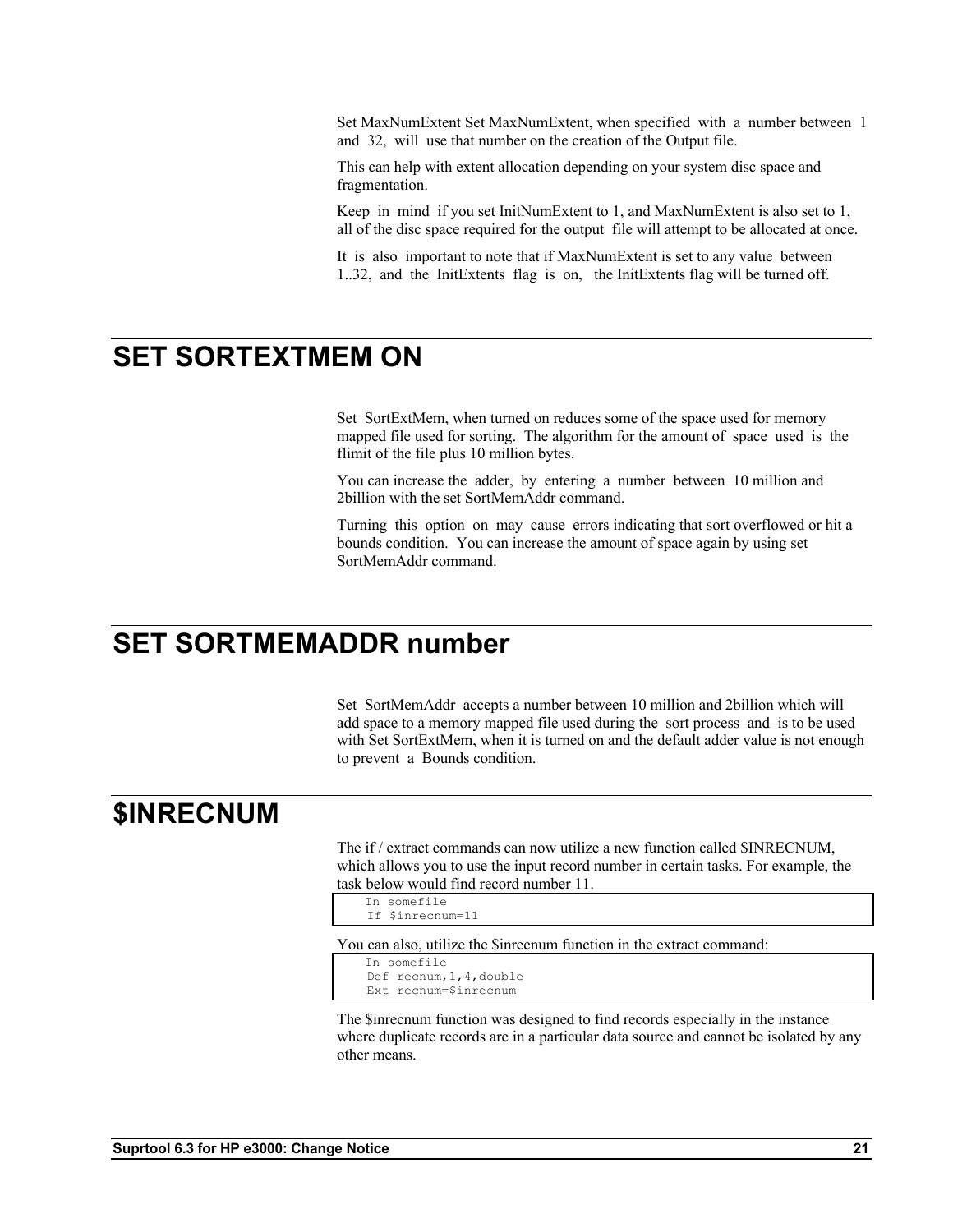## **\$LEADZEROZ**

The if / extract commands can now utilize a new function called \$LEADZEROZ, which allows you to add leading zeroes to a specific display field. This was designed specifically for the extract command and fixing up data but can be used in the if command as well.

\$NUMBER is capable of fixing up numbers, but the new \$LEADZEROZ function is more lightweight and simply adds leading zeroes and has an option to justify right as shown below. The source data looks like this:



#### You can format with the following:

```
>IN LEADZERO.SUPRTEST
>DEF A,1,12,DISPLAY
>EXT A=$LEADZEROZ(A,J)
>out *
>xeq
00000000001
000000000002
000000000003
000000000004
000000000005
000000000006
000000000007
000000000008
000000000009
000000000010
000000000012
000000012345
000000000220
IN=13, OUT=13. CPU-Sec=1. Wall-Sec=1.
```
The \$LEADZEROZ function cannot fix issues like commas and decimal places in a display field, this can be handled by the \$number function.

### **\$LEADZEROB**

The if / extract commands can now utilize a new function called \$LEADZEROB, which allows you to add leading zeroes to a specific byte field. This was designed specifically for the extract command and fixing up data but can be used in the if command as well. The data looks like this: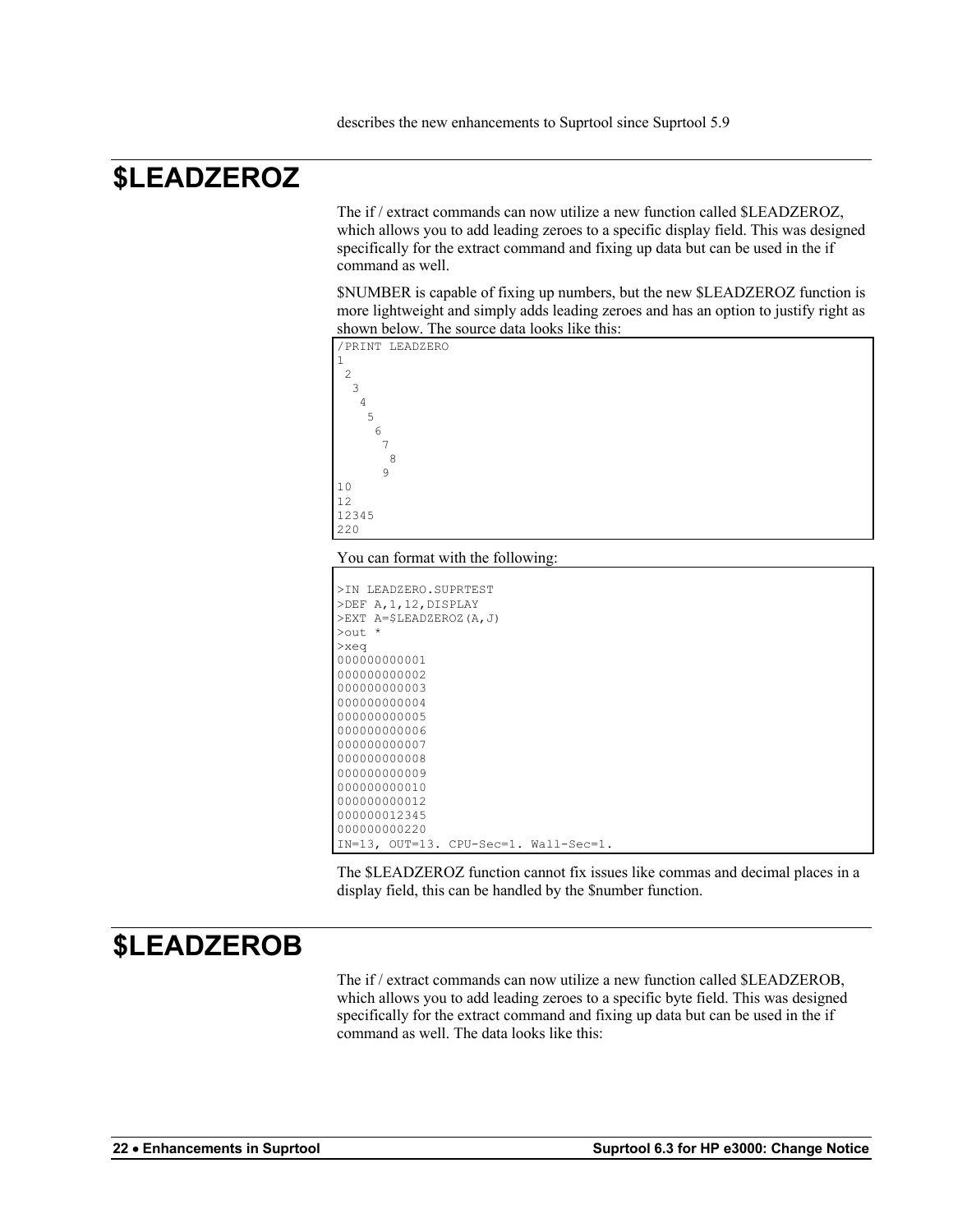

## **\$JUSTIFYL**

The if / extract commands can now utilize a new function called \$JUSTIFYL, which allows you to left justify text to the left side of a field.

```
>in leadzero
>def b,1,12,byte
\text{Text } b = \frac{1}{2} \text{ustifyl}(b)
>out
>xeq
1
2
3
4
5
6
7
8
9
10
12
12345
220
IN=13, OUT=13. CPU-Sec=1. Wall-Sec=1.
```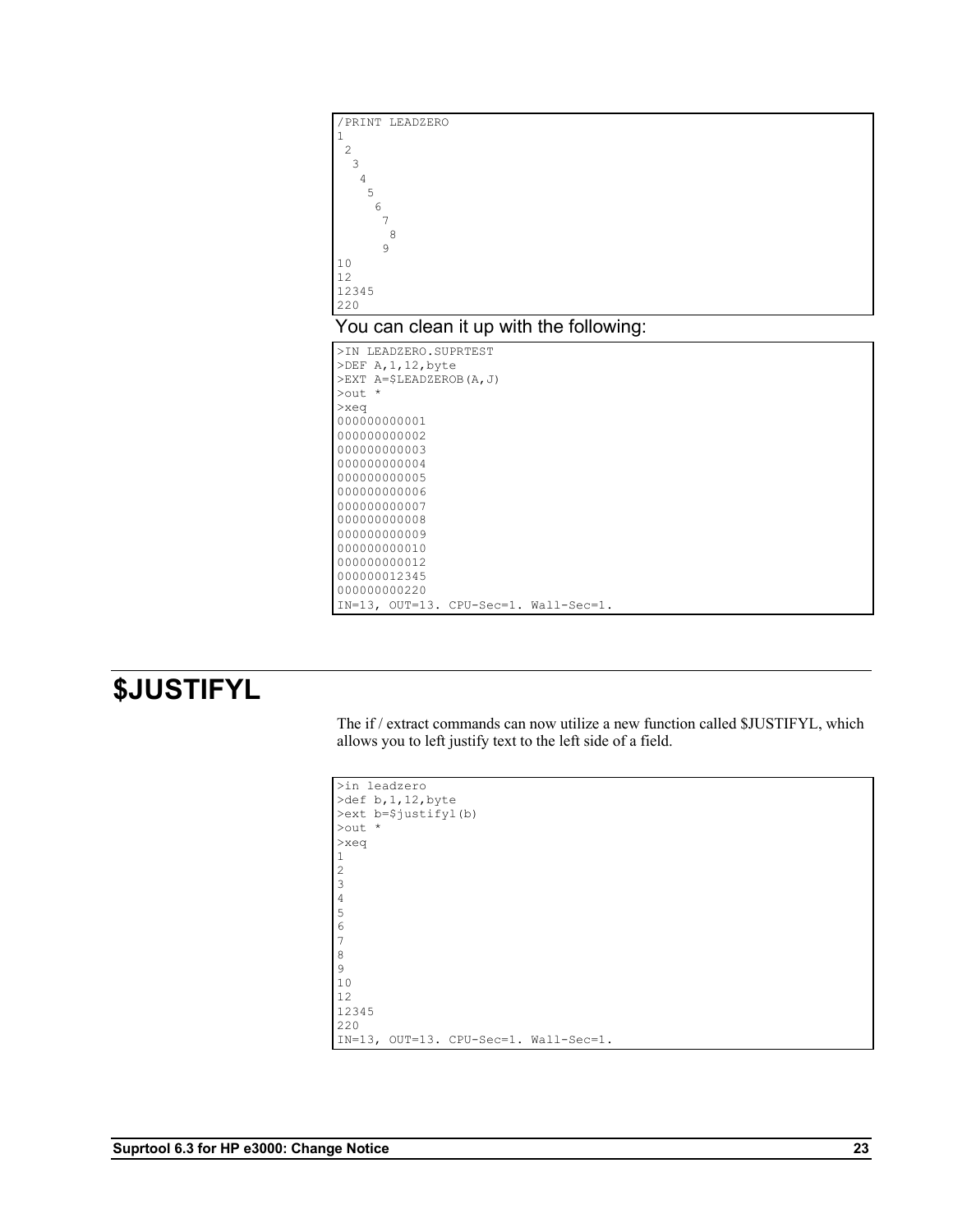## **\$JUSTIFYR**

|                                                                |  |  | The if / extract commands can now utilize a new function called \$JUSTIFYR, which |  |
|----------------------------------------------------------------|--|--|-----------------------------------------------------------------------------------|--|
| allows you to right justify text to the right side of a field. |  |  |                                                                                   |  |

```
>in leadzero.suprtest
>def a,1,12,byte
>ext a=$justifyr(a)
>out *
>xeq
 1
 2
 3
 4
 5
 6
 7
 8
 9
      10
      12
     12345
       220
IN=13, OUT=13. CPU-Sec=1. Wall-Sec=1.
```
### **\$RESPACE**

The if / extract commands can now utilize a new function called \$RESPACE, which allows you to fixup byte data that has multiple spaces in between text. For example, your data looks like this:

```
>in respace.suprtest
>def text, 1,40
>ext text
>out *
>xeq
this is a test
this is a test<br>this is a test
this is a<br>this
         is a test
this is a test
this is a test
please note this is a test
this is a test
this is a test
this is a test
      this is a test
this is a test
this is a test
this is a test
dummy record
this is a not test
silly record
IN=30, OUT=30. CPU-Sec=1. Wall-Sec=1.
```
It can easily be fixed up and converted to what is shown below: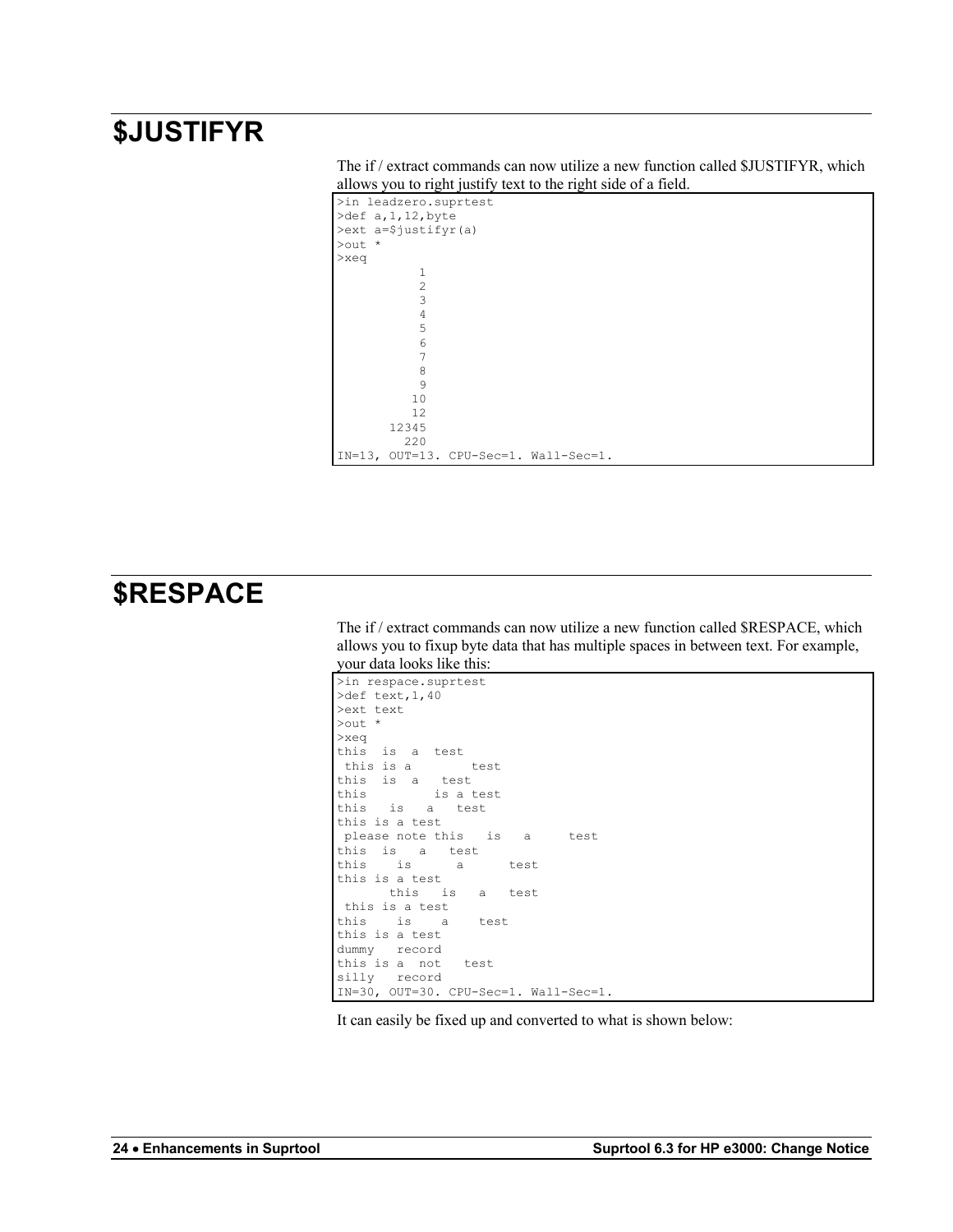| >in respace.suprtest                  |  |  |  |  |  |  |  |
|---------------------------------------|--|--|--|--|--|--|--|
| >ext text=\$respace(text, J)          |  |  |  |  |  |  |  |
| $\text{Out}$ *                        |  |  |  |  |  |  |  |
| $>$ xeq                               |  |  |  |  |  |  |  |
| this is a test                        |  |  |  |  |  |  |  |
| this is a test                        |  |  |  |  |  |  |  |
| this is a test                        |  |  |  |  |  |  |  |
| this is a test                        |  |  |  |  |  |  |  |
| this is a test                        |  |  |  |  |  |  |  |
| this is a test                        |  |  |  |  |  |  |  |
| please note this is a test            |  |  |  |  |  |  |  |
| this is a test                        |  |  |  |  |  |  |  |
| this is a test                        |  |  |  |  |  |  |  |
| this is a test                        |  |  |  |  |  |  |  |
| this is a test                        |  |  |  |  |  |  |  |
| this is a test                        |  |  |  |  |  |  |  |
| this is a test                        |  |  |  |  |  |  |  |
| this is a test                        |  |  |  |  |  |  |  |
| dummy record                          |  |  |  |  |  |  |  |
| this is a not test                    |  |  |  |  |  |  |  |
| silly record                          |  |  |  |  |  |  |  |
| IN=30, OUT=30. CPU-Sec=1. Wall-Sec=1. |  |  |  |  |  |  |  |

 $\overline{\Gamma}$